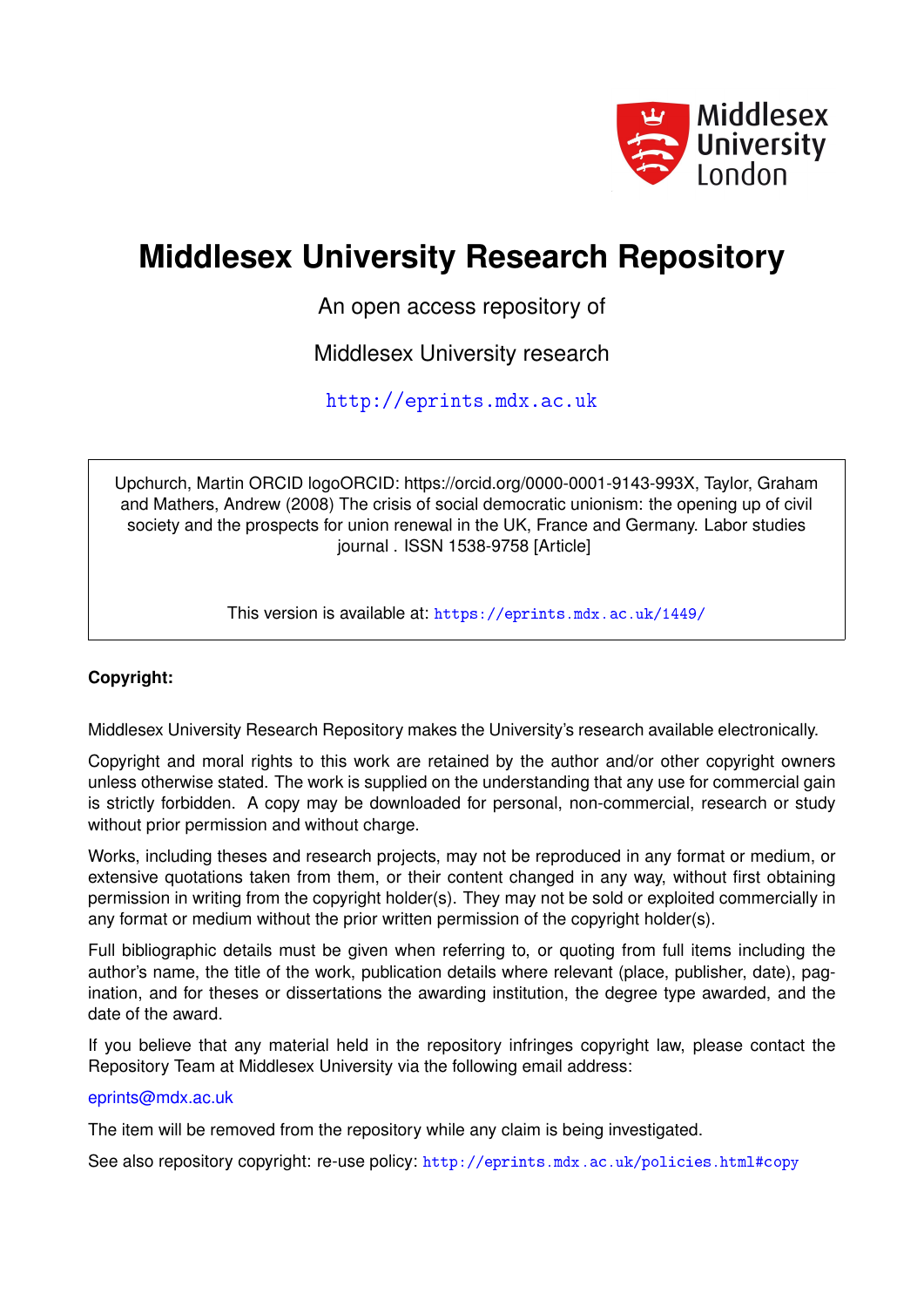**Labor Studies Journal** Volume XX Number X Month XXXX xx-xx © 2008 UALE 10.1177/0160449X08324739 http://lsj.sagepub.com hosted at http://online.sagepub.com

## **The Crisis of "Social Democratic" Unionism**

## **The "Opening up" of Civil Society and the Prospects for Union Renewal in the United Kingdom, France, and Germany**

Martin Upchurch *Middlesex University, London* Graham Taylor Andy Mathers *University of the West of England*

This article defines and explores the crisis of social democratic trade unionism in three countries in western Europe. The authors contend that a particularized form of postwar trade union orientation was socially constructed in Britain, Germany, and France in which a party union nexus gave special privileges to unions in return for compliance with state policies in the national interest. This arrangement has broken down in recent years under the pressure of global product market competition. As a result, trade unions are being forced to adopt alternative strategic orientations, involving both a fracture in the party union nexus and a willingness to work within wider civil society.

*Keywords: trade unionism; community unionism; neoliberalism; social movement unionism; party union nexus*

### **Introduction: A Crisis of Social Democratic Trade Unionism?**

There is a growing debate concerning the impact of neoliberal restructuring and globalization on trade union organization and vitality. In the North American context, the debate has focused on the extent to which these developments are shifting the strategic orientations of trade unions away from "business unionism" toward "social movement unionism" (Dreiling and Robinson 1998; Robinson 2000) and the

**Authors' Note:** The authors' book *The Crisis of Social Democratic Trade Unionism in Western Europe* will be published by Ashgate in 2008.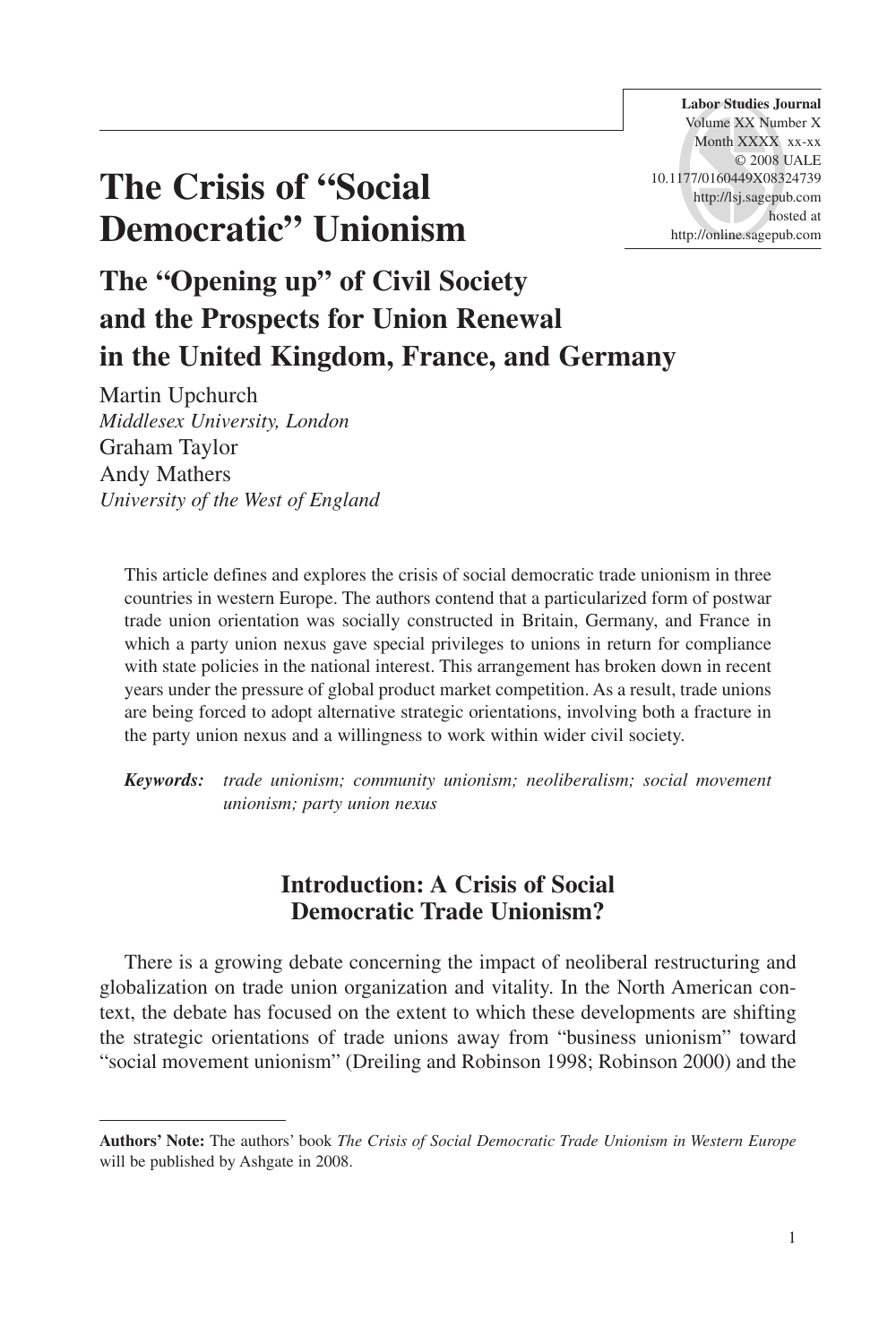#### 2 Labor Studies Journal

extent to which the resulting "new labor internationalism" provides the basis for union revitalization and renewal (Goldfield 1989; Moody 1997; Waterman 2001; O'Brien 2004; Ghigliani 2005). In western Europe, the impact of neoliberal restructuring and globalization has produced a different form of crisis and a divergent trajectory of reorientation. This reflects the institutional specificity of the relationship between trade unions, political parties, and the state that predominated in postwar western Europe and that produced nationally specific forms of "social democratic trade unionism." Social democracy is a historical phenomenon marked by the integration and interpenetration of socialism and trade unionism and the de facto integration of the labor movement into parliamentary democracy (Minock 1988). This integration was achieved through a historical "settlement" in which trade unions recognized the legitimacy of private property and the market in return for "concessions" based on the delivery of state welfare and state support for collective bargaining. The ability of labor movements to extract concessions was based on the close institutional connections between trade unions and a "dominant party of labor" with an ideological commitment to social justice, political liberalism, and the welfare state. Hence, social democratic trade unionism was the product of this "specific social structuration" (Moschonas 2002, 17) marked by a historically specific and contingent relationship between a growing industrial working class, trade unions, reformist socialist and labor parties, and the nation-state.

The processes of neoliberal restructuring and globalization have produced a serious crisis in this form of trade unionism. The industrial strength and bargaining power of trade unions has been undermined by deindustrialization and a drastic decline in trade union density. The ability of the nation-state to offer concessions has become severely constrained by the dynamics of global competition. In this context, social democratic political parties have become increasingly attracted to neoliberal policy prescriptions, and where concessions remain, these take the form of defensive or "dented shield" forms of concession associated with "competitive corporatism," in which trade unions attempt to mitigate the worst effects of neoliberal restructuring (Rhodes 1998). The development of new strategic orientations around "partnership" and competitive corporatism reflects a weakening of the union–party nexus that has been induced by the institution-dissolving dynamic of neoliberalism. The development and consolidation of Keynesian social democratic settlements involved the "statization of society" (Panitch 1986, 189) or "statization of social life" (Poulantzas 1978). Neoliberal restructuring involves the "opening up" of civil society, and this process of opening up presents trade unions with two principal avenues of strategic and ideological reorientation. First, unions have the option to embrace the associational politics of the "third way" and adopt the strategy of social partnership (Cohen and Rogers 1995; Ackers and Wilkinson 2003; Prabhaker 2003). Second, unions can exploit this opening up in order to liberate themselves from the institutional and ideological fetters of the Keynesian welfare state in order to reestablish themselves as autonomous "movements" in civil society. There are, however,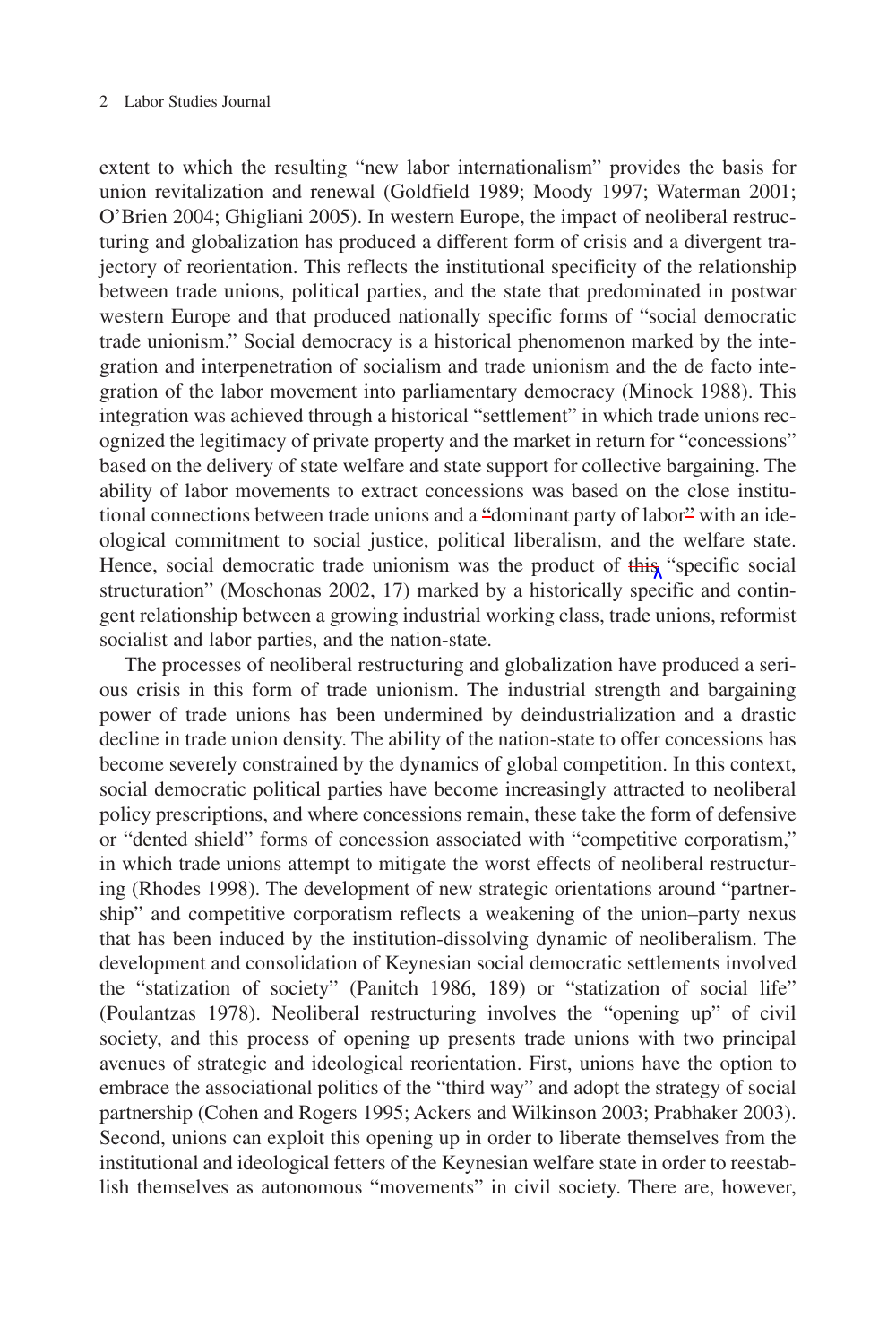serious institutional barriers to these forms of reorientation, and as Rainnie and Ellem (2006) suggest, labor movements at whatever level have to experience nearterminal crisis before the rigidities of old structures, attitudes, and activities can be opened up to new and challenging ways of organizing.

In this article, we explore the possibilities and limits to trade union reorientation in the context of the crisis of social democratic trade unionism in western Europe. We develop a comparative case study analysis of developments in the United Kingdom, Germany, and France in order to highlight both common trends and tendencies and the enduring impact of nationally specific path dependencies. The purpose of our analysis is to provide an institutional analysis of neoliberal restructuring and trade union strategic orientation in western Europe to complement and extend existing analyses that have been developed in the North American context (cf. Robinson 2000, 2002). We focus in particular on two interrelated processes of reorientation associated with the crisis of the party–union nexus: first, the extent to which strains within the party–union nexus are producing division and fractures within and between unions on the basis of an accommodation to, or resistance against, neoliberalism; and second, the extent to which a weakening of the party–union nexus is resulting in the emergence of new union identities based on social movement unionism or new labor internationalism. We suggest that there are three important variables that are likely to determine the extent of reorientation and division: first, the ability of unions to repoliticize their relationship with social democratic parties and governments; second, the ability of unions to open up their internal procedures and modes of representation; and third, the willingness of union members to engage in new and challenging ways of organizing. We begin by exploring the divergent institutional contexts of the case study "labor regimes" in order to provide a rationale for our choice of cases and to contextualize the crisis of social democratic trade unionism in the United Kingdom, Germany, and France. This is followed by a discussion of the political fractures and political reorientation of trade unions in our case study societies. We conclude with an assessment of how the opening up of civil society has provided the basis for strategic reorientation and highlight the diminishing strength of national institutional specificities and the increasing importance of strategic political choice as the basis for trade union revitalization and renewal.

#### **Institutional Factors**

Both Crouch (1993) and Hyman (2001) have noted the formation of differences in industrial relations and labor regimes between the West European liberal democracies. Crouch, utilizing a historical perspective and focusing on postwar settlements, defines the concept of alternative "European state traditions." Hyman, in analyzing Britain, Germany, and Italy, constructs a triangulation of market, class, and society and posits each country differently in terms of "geometry." In essence,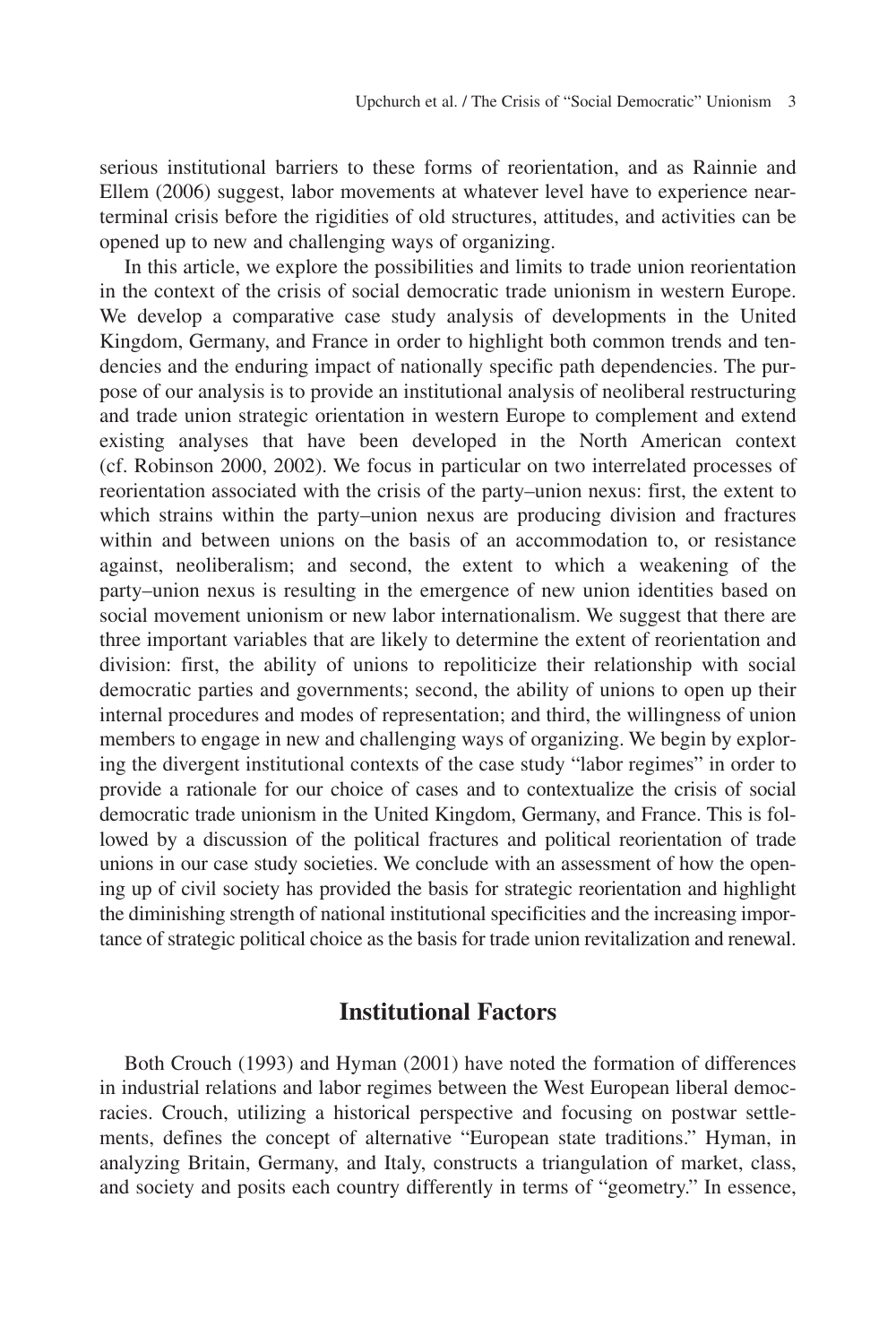both authors offer an explanation of difference dependent on historical trajectory specified in institutional form. This would assume that industrial relations' outcomes are a dialectical product of both structure and agency. As Nielsen, Jessop, and Hausner (1995) suggest, continuity and change in social democracy is likely in terms of both "path dependency" and "path shapers." In addition to national variance, we can also note tensions within the explicit party–union nexus. A key characteristic has always been a perceived need for trade union leaderships to maintain the balance between sectional (or class) interest and national interest. There is thus a tension between the "sword of justice" and "vested interest" roles of unions (Flanders 1970, 15–16). In the postwar period of ascendant social democracy, this tension was contained by a political settlement whereby government concessions were given to the union leaders in return for their exerting some discipline over rank-and-file wage militancy (Flanders 1974; Coates 1984; Hassel 2003). Variable forms of neocorporatism were de rigeur, more entrenched in the "strong" social democratic states of Scandinavia and weakest in the "liberal market" economies of the United Kingdom and Ireland (Bornstein 1984; Padgett and Paterson 1991). A second tension was located in the potential development of bureaucratic forms of representation emanating from the "institutionalization" of trade unions within "pluralist" industrial relations systems. The accommodation between trade union leaders, employers, and governments was often seen by rank-and-file members to be against their own economic interest. Indeed, such institutionalization and bureaucratization of the union leaderships has the potential to erode union legitimacy and mobilizing capacity (Offe and Wiesenthal 1985; Müller-Jentsch 1986; Darlington 1994).

In Hyman's (2001) historically determined triangulation, Britain lies between the axis of market and class, in contrast to Germany, between society and market. Hyman's Italian example, between class and society, can usefully be applied to our example of France, where a conflictual industrial relations regime combined with the critical mass of a large postwar Communist Party restrained the development of the social democratic model. Differences in the points of triangulation reflect varying emphases on the importance of the market economy within the general *body politik*. In Britain, the dominance of the liberal market economy is in contrast to the "social market" in Germany. Trade unions in Britain have also proffered a pronounced liberalism in their historical development, with Marxist ideology relegated to the margins (Hinton 1983; Phelps Brown 1986). In Germany, the political orientation of the Sozialdemokratische Partei Deutschlands (SPD) has exhibited more equal balance between the ideologies of socialism and liberalism, and the postwar compromise between capital and labor was pronounced in terms of its structure of codetermination and economic democracy. However, both Britain and Germany have a shared experience of a dominant party of labor. In both countries, strong organizational and ideological links have existed between a "single party of labor" and the leadership of the trade unions. The formal link is stronger in Britain. In Germany, links are based on the overlap between membership of the SPD and trade unions rather than direct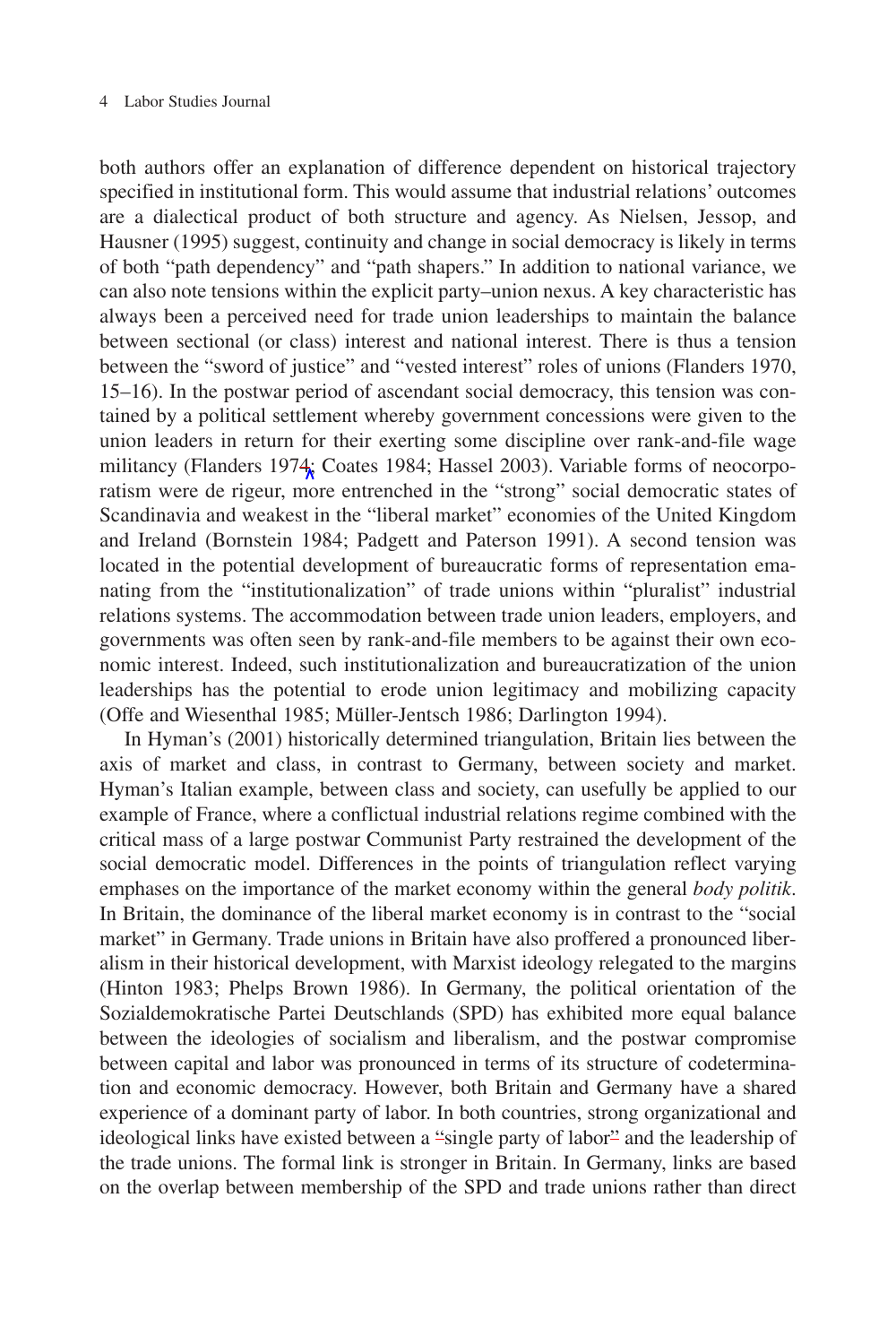funding or committee powers (Hamann and Kelly 2004). France has typically been characterized in terms of the fragmented nature of its labor movement regime. The Confédération Générale du Travail (CGT) has traditionally been aligned to the Communist Party, while the Confédération Française Démocratique du Travail (CFDT) gradually moved to align itself with the Socialist Party. There have thus been alternative party union links as well as federations, such as Force Ouvrière (FO), that have broken from past links. In more recent years, alternative unions to the left have emerged, such as L'Union syndicale Solidaires (SUD) and the G10. However, low levels of union penetration have prevented the development of a dominant party–union nexus in the social democratic tradition. Despite this, the *dirigiste* state in the postwar period has encouraged state planning and the development of a social model that is firmly in the social democratic tradition of welfarism combined with liberal democracy. We now turn to a more detailed examination of individual countries.

#### **Partial Fracture in Britain**

Recent changes in the relationship between the Labour Party and the trade unions have "presented the political world with a puzzle" (Ludlam 2004, 70). On the one hand, the unions continue to maintain a strong affiliation to the party, with 5 million of the 6.8 million members of the Trades Union Congress (TUC) in affiliated unions. The unions still provide 55 percent of the party funding and remain crucial at the local level to Labour's electoral machine (Leopold 2006). Union leaders retain access to the ears of government ministers, even though the formal machinery of neocorporatism is largely absent. On the other hand, the party has sought to distance itself from the unions and has pursued a modernization strategy premised on a deliberate weakening of the party–union link, enacted through a retraction of trade union influence and power within the party by altering block vote arrangements, truncating union "sponsorship" of members of parliament (MPs), and seeking alternative funding arrangements from business sources (McIlroy 1998; Ludlam, 2004). Ludlam (2001, 2004), reflecting on these more recent events, suggests that the link may be gradually weakening due to the gradual erosion of Labour's connections with its traditional workingclass base. Leopold (2006, 3), in a separate assessment, concludes that the "distancing" between unions and Labour has had the effect of shifting the unions away from "insider" status or a "union-party bonding" model to one of "internal lobbying."

Central to an understanding of Ludlam's puzzle is the difference between the aspirations of the unions and the reality of New Labour's industrial strategy. New Labour has been the vanguard of the workforce flexibility agenda. Its modernization program for the public services, involving privatization, private financing, and internal marketization, are also to the forefront of developments within the advanced economies. While New Labour represents some continuation of Thatcherite neoliberalism, it is also required, because of its union connections, "to make more concessions than its predecessor with trade unions and social-democratic policy preferences" (Crouch 2001,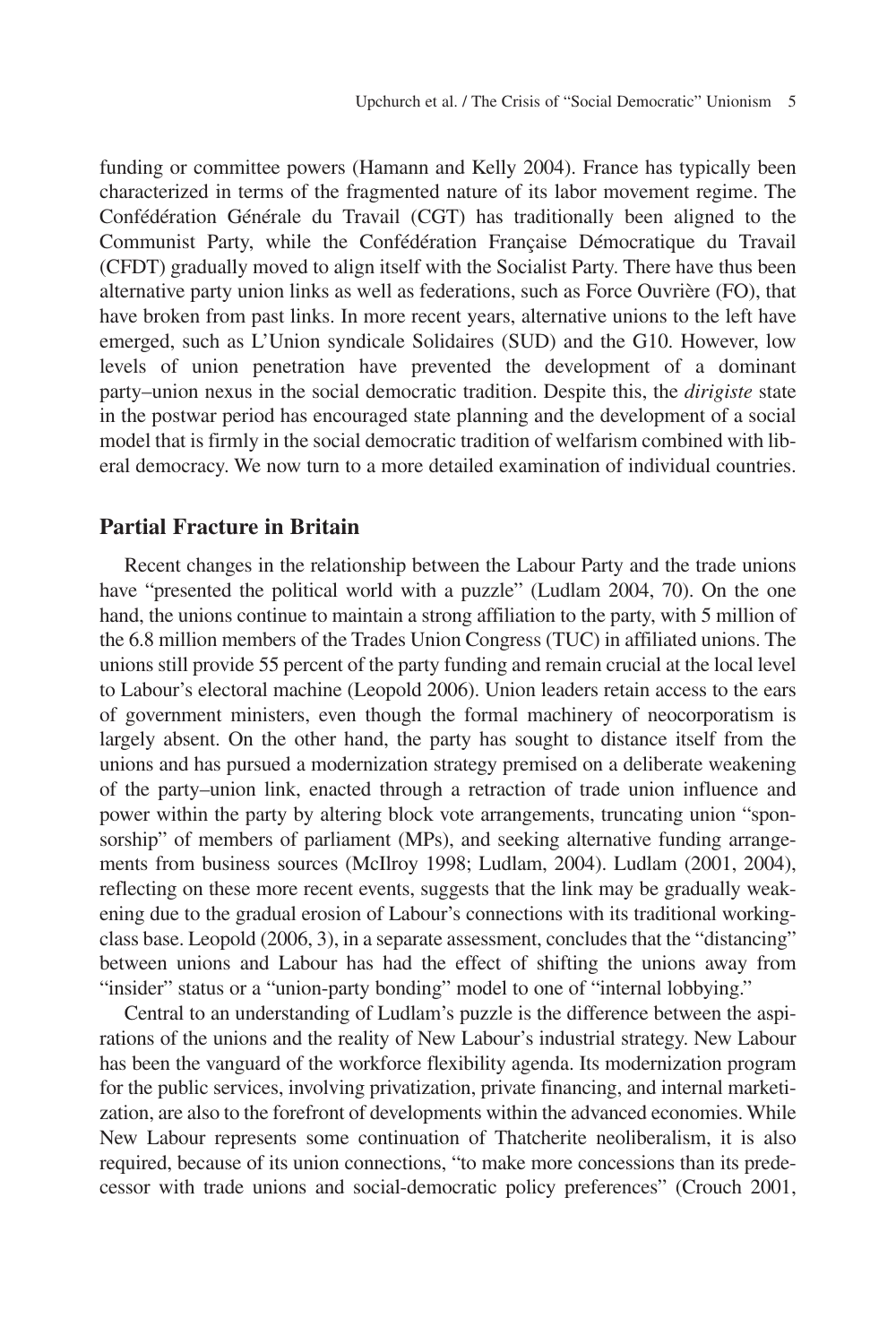104). The nature and scale of concessions are a source of extreme tension. Substantive tension over jobs, pay, and public services has been compounded by New Labour's ideological commitment to the "third way," central to which has been a downplaying of class conflict and the espousal of consensus politics and partnership. In essence, partnership represents a new regime of capital accumulation that challenges adversarialism. It has been presented by New Labour as a panacea to the problem of declining productivity growth (Department of Trade and Industry, 1998, 2002, 2004). Government funds have been made available for joint employee–employer partnership initiatives and the development of union learning representatives at the workplace level (with protected rights similar to health and safety representatives). However, in attempting to create a new institutional framework, New Labour declines to equate employee representation with trade union representation, preferring instead a new model of multichannel employee voice that can contain nonunion employee representation as an alternative. A result of these constrictions is that a second front of opposition has opened up between sections of the union movement and New Labour over its partnership orientation. Indeed, some newly elected trade unions leaders (the "awkward squad") have questioned the new shared value of partnership as an alternative to the traditional values of free collective bargaining (Murray 2003). Evidence of the failure of New Labour to develop a new institutional framework is compounded by three major unions that have developed critical positions. For example, Amicus General Secretary Derek Simpson has advised branches to revisit previous agreements signed under his predecessor's regime.<sup>1</sup> The Communication Workers' Union (CWU) has also pulled out of a national agreement with Royal Mail (Gall 2004), and the Public and Commercial Services Union (PCS) has similarly abandoned partnership in the Inland Revenue since electing a new left leadership (Beale 2005).

This combination of opposition to both public service reform and attempted ideological revision of Britain's traditional adversarial ethos pervades the government's difficulties in its efforts to reshape the institutional framework of industrial relations.

#### **Degradation of Modell Deutshland**

While New Labor in Britain has run into ground in terms of redefining a new consensus-based ideology, in Germany the state has attempted to *abandon* key aspects of the consensus-based Modell Deutschland. After the defeat of Kohl's Christian Democratic Union (CDU)–led government in 1998, the SPD leader Schröder promised to "see consensus reinstitutionalized" through a program of demand-led investment and the vehicle of the Employment Alliance (Bündnis für Arbeit) brokered by the government between the employers' organizations and trade unions.<sup>2</sup> However, the framework for the alliance was that of the perceived need to restore German business competitiveness and in so doing to pressurize the unions into concession bargaining. This "competitive corporatism" was a marked change from the "welfare" corporatism of the West German "golden age." The failure of the initiative was in large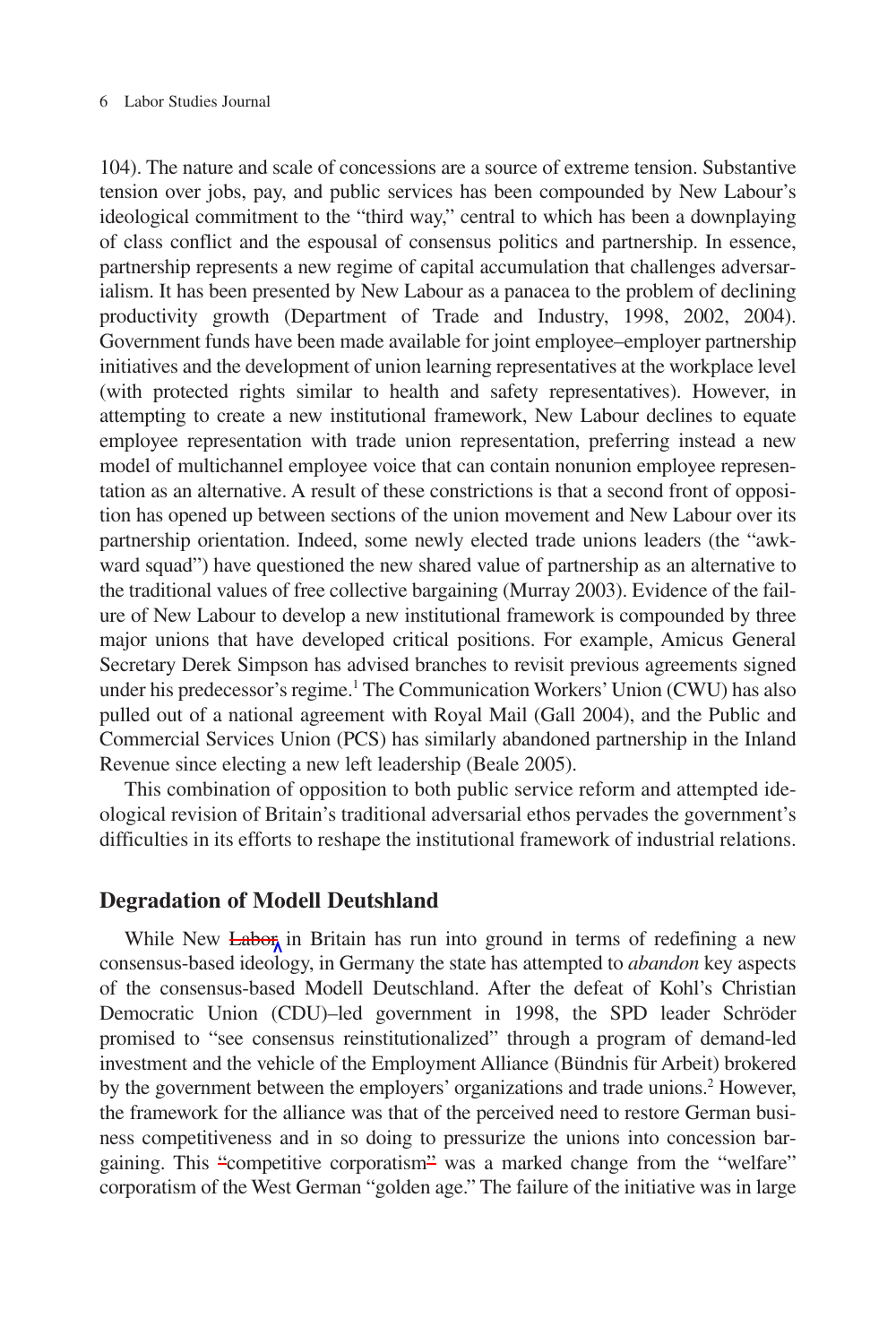part due to employers' intransigence and their insistence on labor market reform, leading to a paralysis in state–capital–labor relations within the newly unified Germany (Upchurch 2000). The SPD-led coalition, under continuing pressure from business, then returned to the "reform" agenda with the 2003 launch of Agenda 2010.<sup>3</sup> The rationale for the program was to combat high unemployment by shifting responsibility for job seeking from the state to the individual. The reforms have since been described as "the largest social reform project in the history of the FRG [Federal Republic of Germany]" (Lohse 2005, 1), which "embraced most of the economic and social policy reforms proposed by the opposition" (Streeck 2005, 163). The program represented an attack on the "first resort" welfare philosophy of the German social democratic model and the parallel adoption of the "third way" by the SPD (Hombach 2000; Arestis and Sawyer 2003). The affirmation of supply-side economics by Schröder was not without casualty within the SPD. Under the leadership of Oskar Lafontaine, the SPD had begun to resist emerging neoliberal orthodoxies. Lafontaine argued that the European Central Bank and Bundesbank should adjust monetary policy to favor employment growth alongside European-wide corporate tax harmonization to prevent downward drift in corporate tax levels. Lafontaine lost the backing of Schröder in this challenge and subsequently resigned from office under substantial business pressure (Upchurch 2000; Ryner, 2003, 213–19). The contemporaneous application of restrictive wage policy and monetary constraint was framed by the need to meet European Monetary Union convergence criteria. This in turn spurred a decline of wages and salaries as a proportion of GDP (Schmidt and Dworschak 2006), causing further tension with the unions. The erosion has been a gradual process and an expression of the tendency of both business and political elites to place the external performance of the German economy before the German "social model" (Grahl and Teague 2004). The gradual nature of dilution poses a strategic dilemma for the unions and their relationship with the SPD. Under neocorporatist structures, the unions were able to operate with "insider" status and attempt to moderate reform agendas (Offe 1985; Streeck 1992). Neoliberal restructuring created severe limits to the possibilities of union moderation. Unions were given little choice but to consider militant opposition as an alternative strategy and in the process risk the employers and state's diluting the social model even more at labor's expense. The formation of the Grand Coalition between the CDU and SPD in 2006 exacerbated this dilemma, since the price paid by the SPD within the coalition was to continue to endorse labor market reform. The scene was thus set for a fracture in the ranks of both the SPD and the unions over the future of the "laborfriendly" aspects of the social model.

#### **France: Social Polarization, Social Unrest, and Union Division**

The crisis of "state-led capitalism" (Bieler 2006, 8) in France has been manifested in increasing social polarization and social unrest. Indeed, France has experienced "a decade of revolt against social inequality" beginning with the strike wave in 1995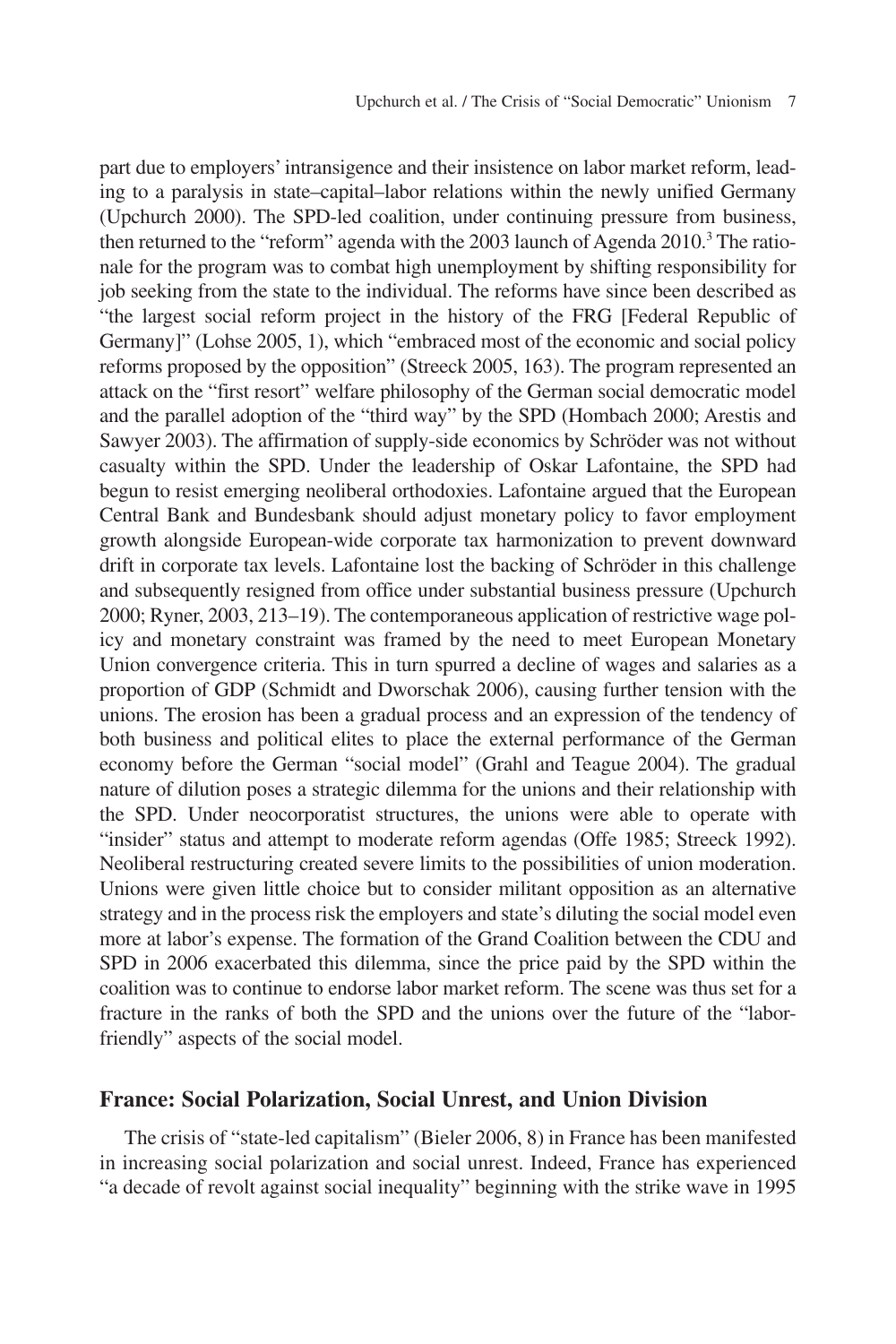and ending in 2005 with three weeks of rioting in the Paris suburbs (Wolfreys 2006, 3). These visible expressions of discontent in "the street" have been partially successful in blocking some elements of economic and social reform, such as the youth employment contract (CPE, *Contrat de première embauche*). Nevertheless, liberalization has continued, although the pace of change has been slow and piecemeal due to its political unpopularity, contributing to governments of both the center-right and the center-left failing to retain office. In relation to the unions, the social consequences of liberalization have generated a greater capacity among workers to mobilize industrially and politically, but disunity among increasingly fragmented union confederations has limited its effectiveness (Jefferys 2003).

While formally united in opposition to the public sector reforms introduced by the center-right government, the strike wave of 1995 exacerbated already existing divisions among the unions (Jefferys 1996). CFDT support for some of the reforms provoked a major confrontation with the newly combative FO, which developed a closer proximity to the CGT as fierce and uncompromising critics of welfare reform. The strikes also produced tensions within unions, such as the CFDT, where the leadership was accused by its left-wing opponents of "seeking to become the privileged partner of government and employers" (Goestchy 1998, 389). The strike wave contributed to developing a "different ideological atmosphere" (Moschonas 2002, 358) in French politics that was critical of neoliberal globalization, and this was expressed in the election of the Plural Left government in 1997. Despite being discursively to the left of New Labour, the governmental practice of the Plural Left was more akin to the British experience in that it combined economic liberalism with limited social intervention to tackle social polarization (Moschonas 2002). It privatized more companies than any government of the Right and achieved a marked reduction in the public deficit in order to achieve European Monetary Union convergence criteria (Levy 2001). The unions were courted by legislation to shorten working time that, although popular, also enabled greater work flexibility to be introduced at the company level. This localization of industrial relations met with opposition from FO but gained support from the CFDT. Other social reforms also met with a mixed response, with, for example, the CGT refusing to sign *le plan d'aide au retour à l'emploi* (PARE), which was also opposed by unemployed associations. This was an indication that the Plural Left governed at the expense of its traditional supporters among the lower social strata who became the victims of its policies (Bachet and Durand 2001), and this contributed to electoral disaster in 2002.

This defeat made the divisions in the Left and the unions even more apparent. These were manifested most visibly in the referendum over the European Constitutional Treaty in 2005, which epitomized the question of whether France would adopt the social market model of capitalism. Therefore, a statist outlook in the nationalist "Right" also contributed to the *no* vote, which, however, was strongest on the "Left." The strength of the *no* varied from 98 percent (Parti Communiste Français [PCF]) and 94 percent ("extreme left") to 60 percent (Greens) and 56 percent Parti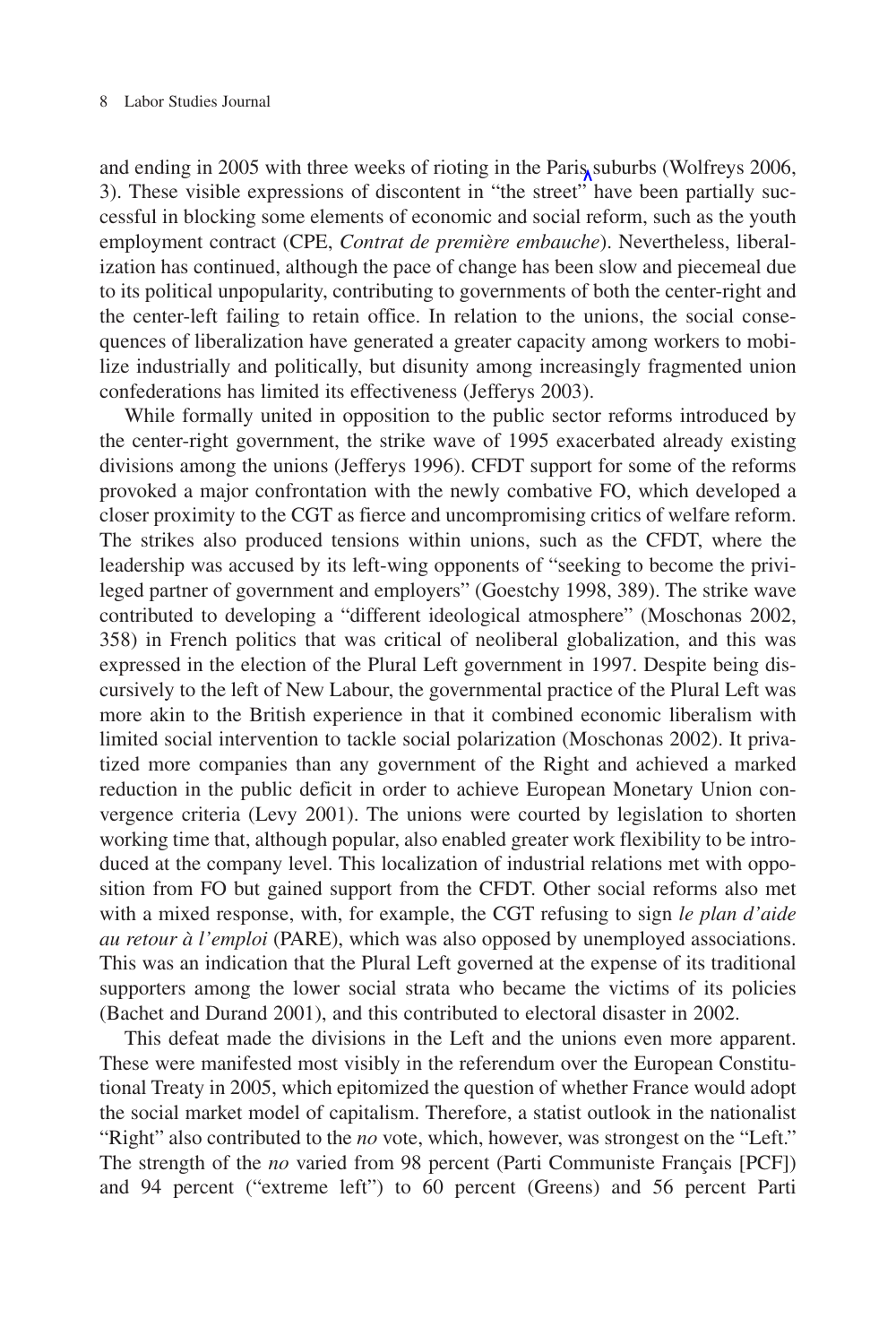Socialiste (PS). The unions too were divided, but the majority declared themselves against the treaty. Union sympathizers largely followed the respective lines and voted no in widely varying proportions: CGT (78 percent), FO (75 percent), SUD (79 percent), CFDT (43 percent), Confédération Française des Travailleurs Chrétiens (35 percent), and Confédération Générale des Cadres–Confédération Française de l'Encadrement (15 percent) (Grunberg 2005). The issue of Europe demonstrates most starkly the different and contradictory union and political perspectives on alternatives to neoliberal globalization, divisions that also contributed to the electoral victory of the Right under Sarkozy in 2007.

#### **Political Alternatives**

We now proceed to examine the political consequences of these strains and tensions on the social democratic model. In particular, we focus on the development of alternative political configurations between unions and party.

#### **Britain**

While the distancing between New Labour and the unions can be clearly identified, the effects of this distancing on union strategy are complex. Previous studies of Britain focus on the continuing *strength* of the alliance between unions and the Labour Party. Minkin (1992, 647–49) argues that the alliance is unlikely to be broken due to the class-based character of the Labour Party; its "broad tent" nature, which can accommodate radicals; and the binding glue between unions and party encapsulated in the popular concept of TIGMOO ("This Great Movement of Ours"). McIlroy (1998) refers to an *enduring* alliance and points to the failure of the challenge of rankand-file movements in the unions to build a political alternative to Labour. In more recent commentary, Charlwood (2004) would appear to endorse such views on the alliance and downplays emerging divisions by depicting the awkward squad in terms of traditional Left–Right divisions within the labor movement. We would suggest that there has emerged a deeper political differentiation premised on the future form of the party–union nexus. We detect two broad responses from union leaderships: first, a majority position that remains loyal to Labour but that seeks to attempt to influence New Labour policy by open criticism and internal lobbying, the withholding of funding, and a challenge to the Labour Party leadership to be more sympathetic to the trade union agenda (*reform*); and second, a minority position reflecting a fundamental questioning of the future of the Labour–union link (*rejection*).

A campaign for internal party reform is evidenced by motions criticizing the government's position at Labour and TUC conferences and by attempts to coordinate protest among unions on a factional basis (Ludlam and Taylor 2003). As with any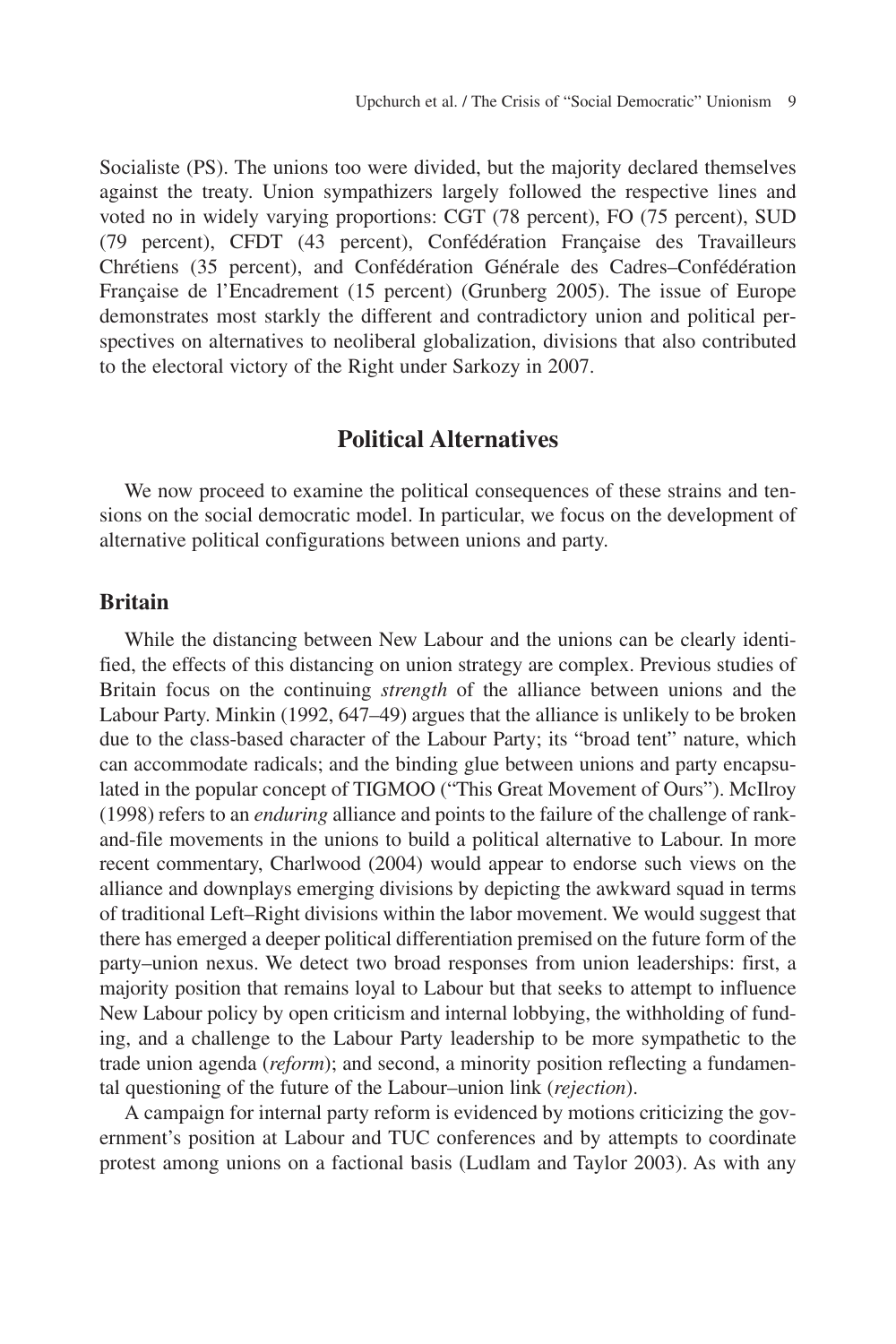factional campaign, the logical outcome is to reconstruct Labour with a new leadership, in this case, openly sympathetic to the positions held by these unions. Derek Simpson, for example, argues,

The *biggest* threat to New Labour is the trade union movement. If it kicks into gear it can mobilize its troops, its finances, its block votes to *bring down New Labour* internally, that is within the Party. (quoted in Murray 2003, 126; italics added)

However, New Labour's abandonment of formal sponsorship of MPs by the unions has left the unions with less authority over MPs, and it does not follow that all union members who are MPs will follow the union line. An example of MPs' "indiscipline" came with the parliamentary vote in March 2007 to replace the nuclear-armed Trident submarine, whereby forty-three of the sixty-four Labour MPs who are Unison members voted with the government despite Unison's official opposition to replacement. Thirty-nine of fifty-four Transport and General Workers Union (TGWU) MPs voted for Trident replacement despite General Secretary Tony Woodley's writing them all personal letters reminding them of the TGWU's "long record of supporting the removal of Britain's nuclear weapons, stretching back to the 1950."4 Unions have resorted to withholding expected monies to the party as part of their protest at individual policies. The CWU withheld £500,000 after the 2001 general election and spent the money instead on campaigns against specific government policies, while the GMB (Britain's General Union) withheld £2 million for similar reasons (Ludlam and Taylor 2003). In 2004, the GMB withheld a further £750,000 from a proposed £5 million special election fund and used the money to fund the union's campaign against creeping privatization of the National Health Service (NHS) (Leopold 2006). The strategy of internal confrontation and bargaining within Labour has been further pursued by the "big four" Labour affiliated unions— Unison, Amicus, GMB, and the TGWU—which met Labour MPs in early summer 2004 to discuss an alternative election manifesto, made necessary in the unions' view because Labour now needed to "reconnect the party activists and the public" (Tempest 2004). The "accord," struck at a weekend forum in Warwick University with the then–industry secretary Patricia Hewitt, was in the best traditions of TIG-MOO. Unions were promised manifesto commitments to guaranteed leave entitlements, enhanced rights to strike without fear of dismissal, and extra rights of transferred workers in the public sector. A future review was also promised to examine unequal pay. Tony Woodley of the TGWU described the commitments as "serious movement" and said that a "united trade union movement is now being treated again with respect and dignity."5 Although some "movement" was achieved, the talks failed to win extra protection against unfair dismissal or compulsory pensions contributions from employers. Many of the promised reforms (on pensions and the twotier workforce) were also already under progress from the government. Fear that the government would not fulfill its promises on pensions later led to threatened strike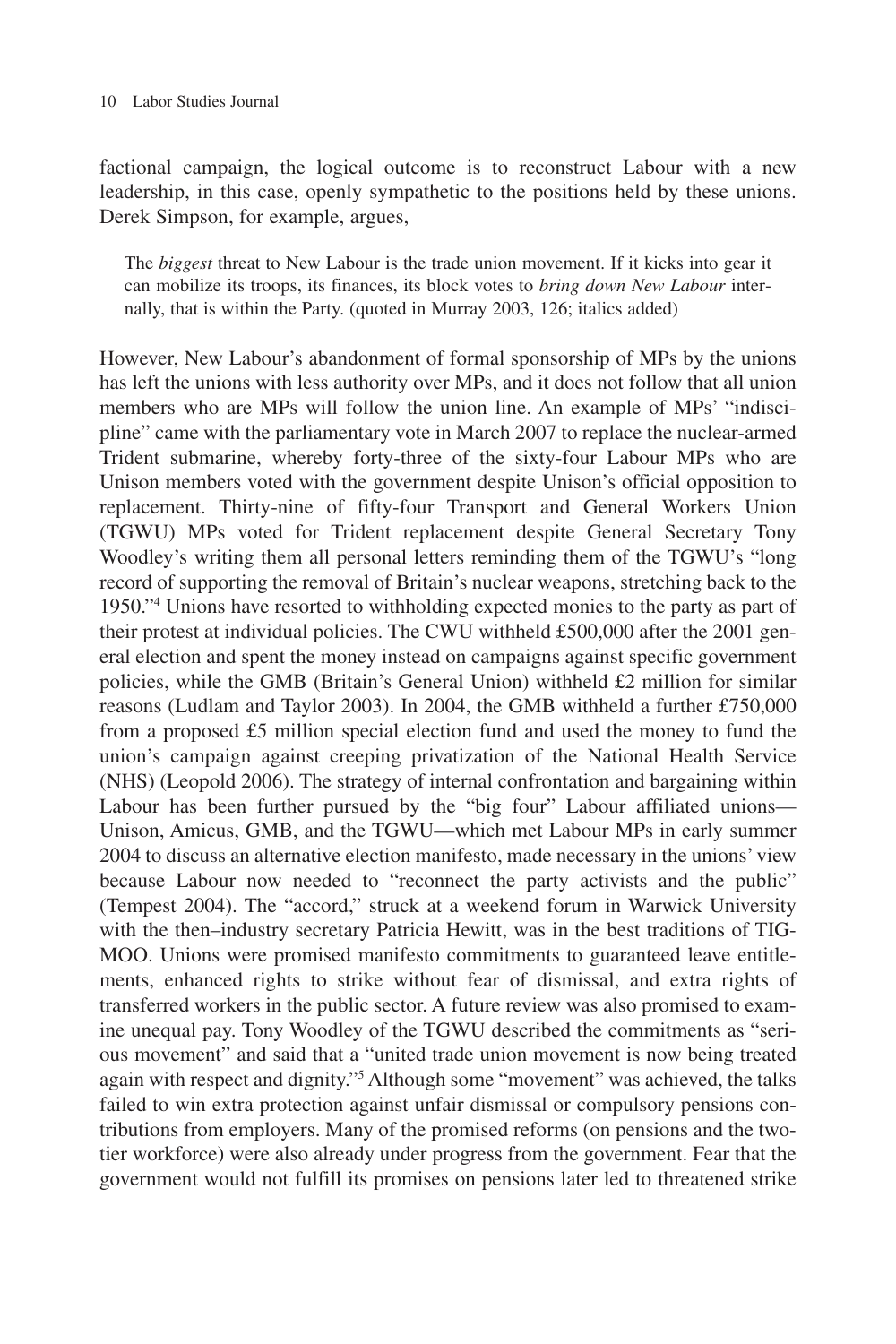action by public sector unions in 2005, reemphasizing the "fragility" of the agreement (Heery 2005, 12). Local authority workers were excluded from key aspects of the pensions deal, leading to a series of one-day strikes in 2006. Unison then announced in March 2006 that it would "refuse to finance, canvass or pay for printing leaflets for the council elections until a deal is reached on the pensions dispute" (Mulholland 2006). In a parallel development, and despite the public service unions' willingness to work in partnership with the government over the future of public services, the unions were forced to call a one-day protest under the aegis of the TUC's NHS Together campaign over the fate of the NHS in March 2007. The day of action interplayed with the Keep Our NHS Public campaign organized by activists at the grassroots level and produced an interesting mix of officially led union action combined with unofficial political and community initiative.

A minority position among the awkward squad, however, has been held by those unions and union leaders who have been prepared to abandon the link with the Labour Party altogether, either by openly declaring support for alternative parties and being expelled from the Labour Party (the Rail, Maritime, and Transport Union [RMT]) or by voting to disaffiliate (the Fire Brigades Union [FBU]).<sup>6</sup> Within this grouping can also be included Mark Serwotka, the leader of the PCS, which is not affiliated with the Labour Party. The evidence of trade union leaders' willingness to support parties other than Labour remains slight, and where the specter has occurred, it has been met with a strong response by the Labour Party leadership. The Party executive took the decision early in 2004 to expel the RMT after six of its Scottish branches voted to affiliate and donate money to the Scottish Socialist Party (SSP). The majority FBU leadership appeared committed to the possibility of reforming Labour from without when it gave its backing to the (failed) campaign of left Labour MP John McDonnell in his bid for the leadership of the Labour Party. Subsequent membership debates about the Labour link have taken place in the CWU, the FBU, the media workers' union (BECTU [Broadcasting, Entertainment, Cinematograph, and Theatre Union]), and the transport staffs' union (TSSA [Transport Salaried Staffs' Association]) (Leopold 2006). The RMT held a one-day conference early in 2006 to review possible alternatives for political affiliation and followed its initiative with a call to establish a National Shop Stewards Network.<sup>7</sup> The CWU leadership appear committed to the Labour link, but despite this, the CWU representative on the Labour Party National Executive Committee (NEC) stood down from his position in April 2007 citing "a growing conflict of interests between my role in representing and defending the views of CWU members and continuing to spend time on the Labour Party NEC."8 General secretaries of four unions (FBU, RMT, PCS, and the college lecturers' NATFHE [National Association of Teachers in Further and Higher Education]) have since sponsored the Respect-organized Fighting Unions Conference in November 2006. Such discontent within the dominant party–union nexus has material roots. The RMT has consistently rejected the privatization ethos on the railways and London Underground (Darlington 2007), while the FBU was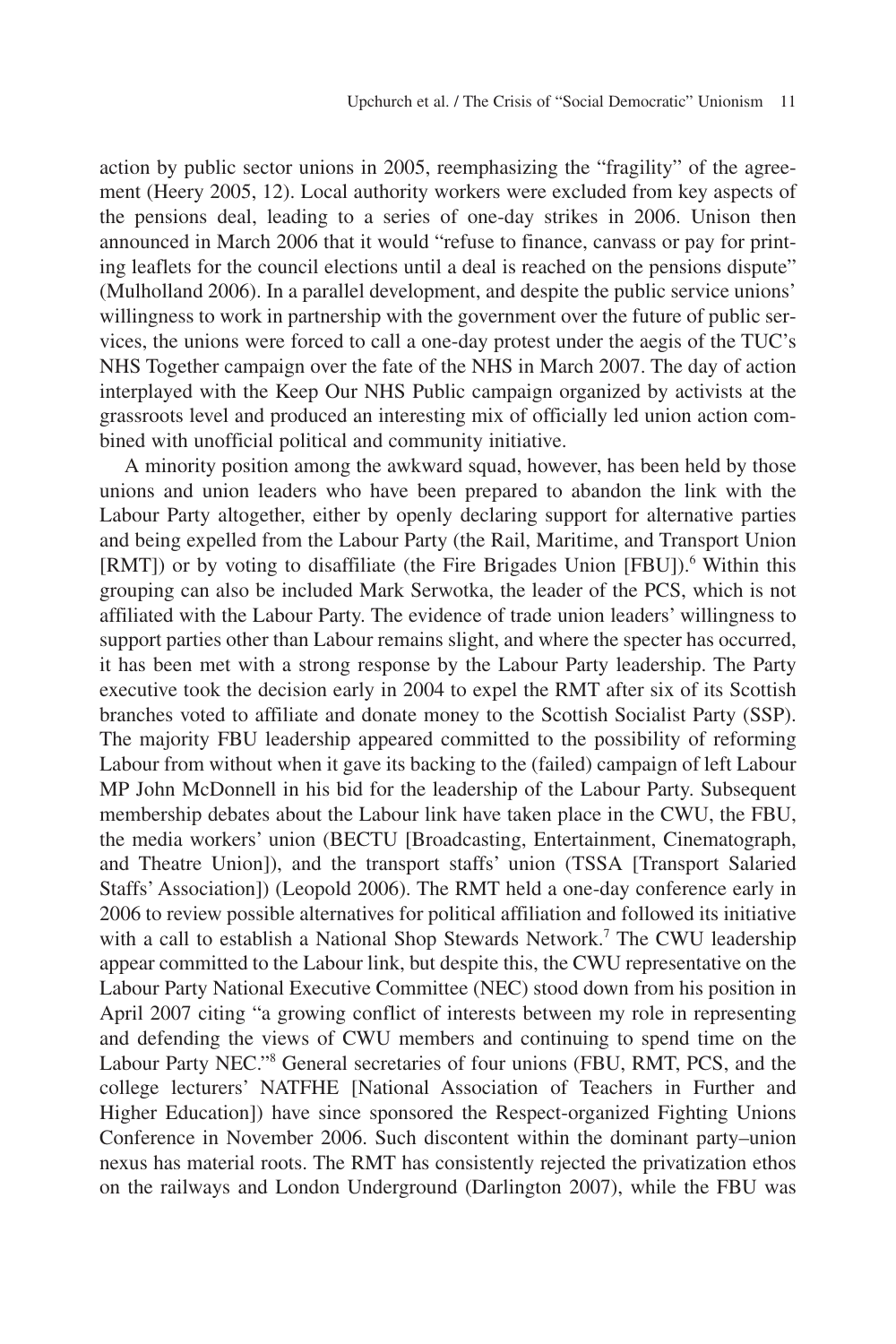embroiled in a two-year long dispute over modernization and pay in the Fire Service, in which the government played a key role in blocking the FBU's aspirations (Seifert and Sibley 2005, 68–126). As such, the break with Labour was founded on real concerns of union members rather than a simple Left–Right political disagreement of the union leadership with New Labour. Three years after the industrial dispute with the New Labour Government, for example, the 2007 FBU Conference returned to the affiliation debate but decisively rejected reaffiliation.

#### **Germany**

Opposition to the Hartz reforms embraced substantial sections of the trade union movement, with the locus of opposition seemingly centered at rank-and-file and junior *funktionäre* level. A loose coalition of activist networks from the trade unions organized the first large demonstration against Agenda 2010 in November 2003, when an estimated one hundred thousand marched in Berlin led by the banners of the public service union, Ver.di and IG Metall. Core to the antireform protest was an ethos of anti-neoliberalism. This had begun to emerge earlier in Germany, with numerous trade union affiliations to the growing global justice organization ATTAC.<sup>9</sup> This network was subsequently consolidated in a five hundred–strong fringe meeting of German trade union activists at the European Social Forum in Paris in November 2003 (Bornost 2005). In March 2004, Ver.di called for a national day of action against the reforms, and an estimated half a million people demonstrated in Berlin, Cologne, and Stuttgart.10 During 2004, further "Monday" demonstrations took place against the reforms, mainly in eastern Germany. The Montagdemonstrationen in Leipzig during August 2004 were particularly notable, with an estimated sixty thousand protestors and Oskar Lafontaine denouncing Schröder's plans "to dismantle the social welfare system."11 The official position of the DeutscheGewerkshaftsBund (DGB) is that the social state is a cornerstone of social order, and it vehemently opposes notions of a minimalist state.<sup>12</sup> However, following a summit meeting between union leaders and Schröder in August 2004, an uneasy truce was formed, after which the DGB refused to support the eastern-based protests against the state reform program. Similarly, when workers at the Opel factory in Bochum struck for a week in October 2004 against redundancies, they were refused support by the leadership of IG Metall. Despite the unevenness between east and west, the anti-Hartz demonstrations, combined with industrial developments, have created a crisis of loyalty to both the SPD and the trade union leaders.

Declining union membership, neoliberal state policies, and the failure of the 2003 working hours dispute in the east have compounded the crisis of the unions. The political manifestation of the crisis was symbolized by moves by dissident trade unionists, including some regional full-time officials, to participate in the creation of a new left-wing group named the Arbeit und soziale Gerechtigkeit—Die Wahlalternative (WASG; Labor and Social Justice—The Electoral Alternative). The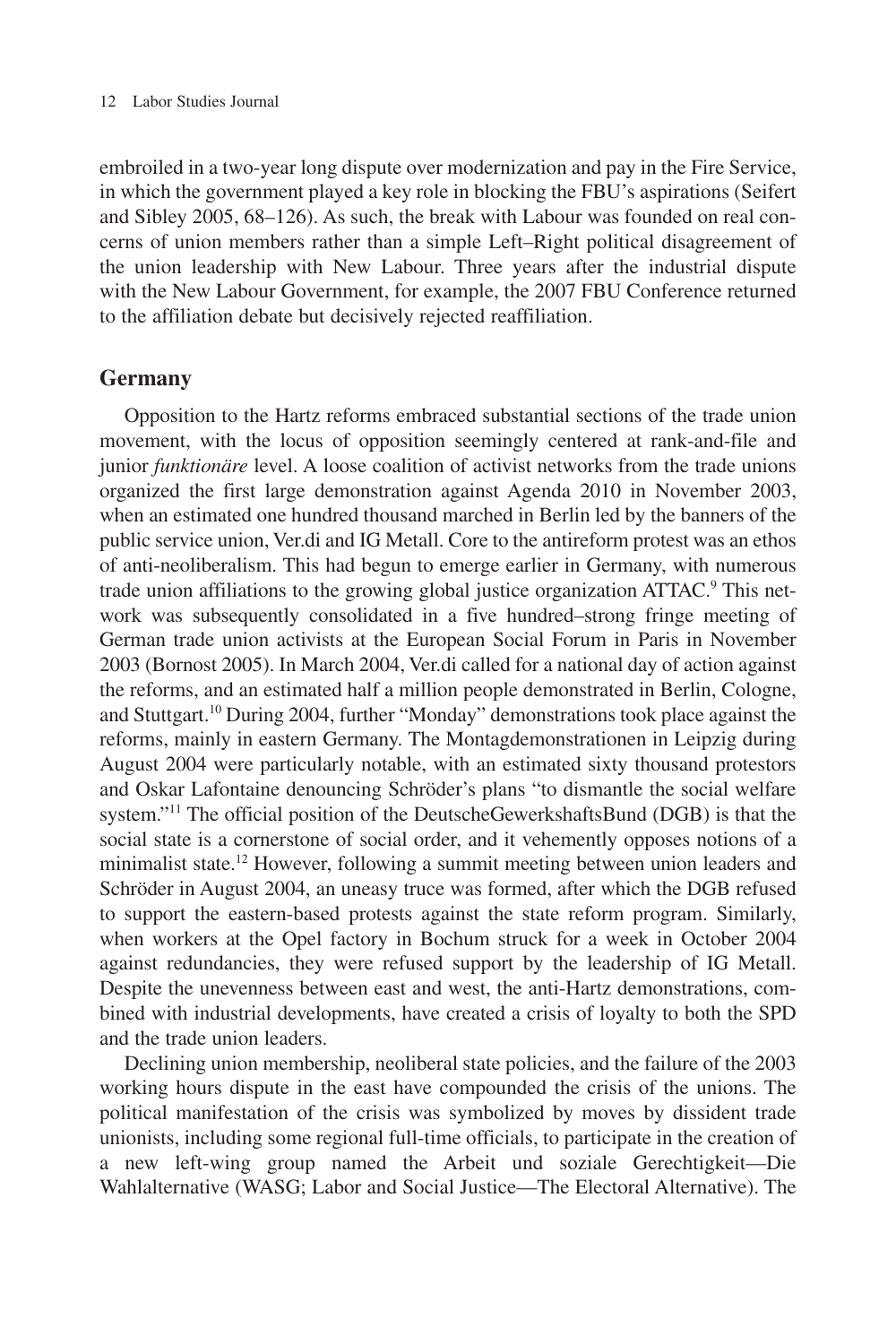new grouping adopted an explicit anti-neoliberal program, including opposition to the Hartz reforms and backing for the protests. Its economic program included demands for more progressive taxation and demand management policies. In June 2005, the WASG agreed to an electoral alliance with the eastern-based Linkspartei (Left Party), resulting in joint lists in the September 2005 federal elections. Die Linkspartei was formed from the Partei des Demokratischen Sozialismus (PDS), which itself originated out of the remnants of the old East German ruling party, the Socialist Unity Party. As such, the PDS still contained in its ranks many ex-Communist activists, many of whom still have elected positions as local councillors within the east. Its leadership, under the triad of Gregor Gysi, Lotha Bisky, and Michael Brie, have been anxious to break out of the party's eastern ghetto by downgrading its Stalinist inheritance and engaging in western-based politics (Thompson 2005). Unity with the western-based WASG offered a distinct opportunity to broaden appeal. Put to the test in the 2005 general election, the alliance received 8.7 percent of the national poll (25 percent in the east and 4.7 percent in the west), and support in the west was twice the level compared to when the PDS stood alone in the previous election. The new alliance now has fifty-four members in the national parliament (twelve of whom who are members of the WASG) and has broken the dominance of the SPD in terms of labor-oriented parliamentary representation. A two-year process of talks to explore a full merger of the Linkspartei and the WASG was completed in June 2007, when the new party was formed with an estimated seventy-two thousand members. The newly elected deputy leader of the party, Oskar Lafontaine, was at pains to place the party in a social justice camp when he told the founding conference's eight hundred delegates, "We are the party of the social state. We need a new force, The Left, which says, 'yes, we want to restore the social state.'"13 During the discussions leading to fusion, the fault line between anti-neoliberalism and anticapitalism manifested itself in some tensions within the WASG/Linkspartei debates over future policy (Jünke 2007).<sup>14</sup> Despite these tensions, the new party felt confident enough for Dietmar Bartsch, its managing director, to offer talks to the SPD "if conditions were right."15

#### **France**

Unions in France are heavily reliant on the public sector for membership and influence. The slow pace of liberalization has meant that levels of union density have remained relatively stable for the last decade (at 14 percent for the public sector and 5 percent for the private sector), as has the share of support for union confederations (Andolfatto 2004a; Dufour 2003, 2005a, 2005b). This stability, however, masks a dynamic situation in which episodes of union mobilization against liberalization have opened up divisions within and between union confederations. These divisions have resulted in "organizational flux" (Jefferys 2003, 225) in unions most pronounced in those most engaged in a process of "repositioning" (Andolfatto 2004b, 14).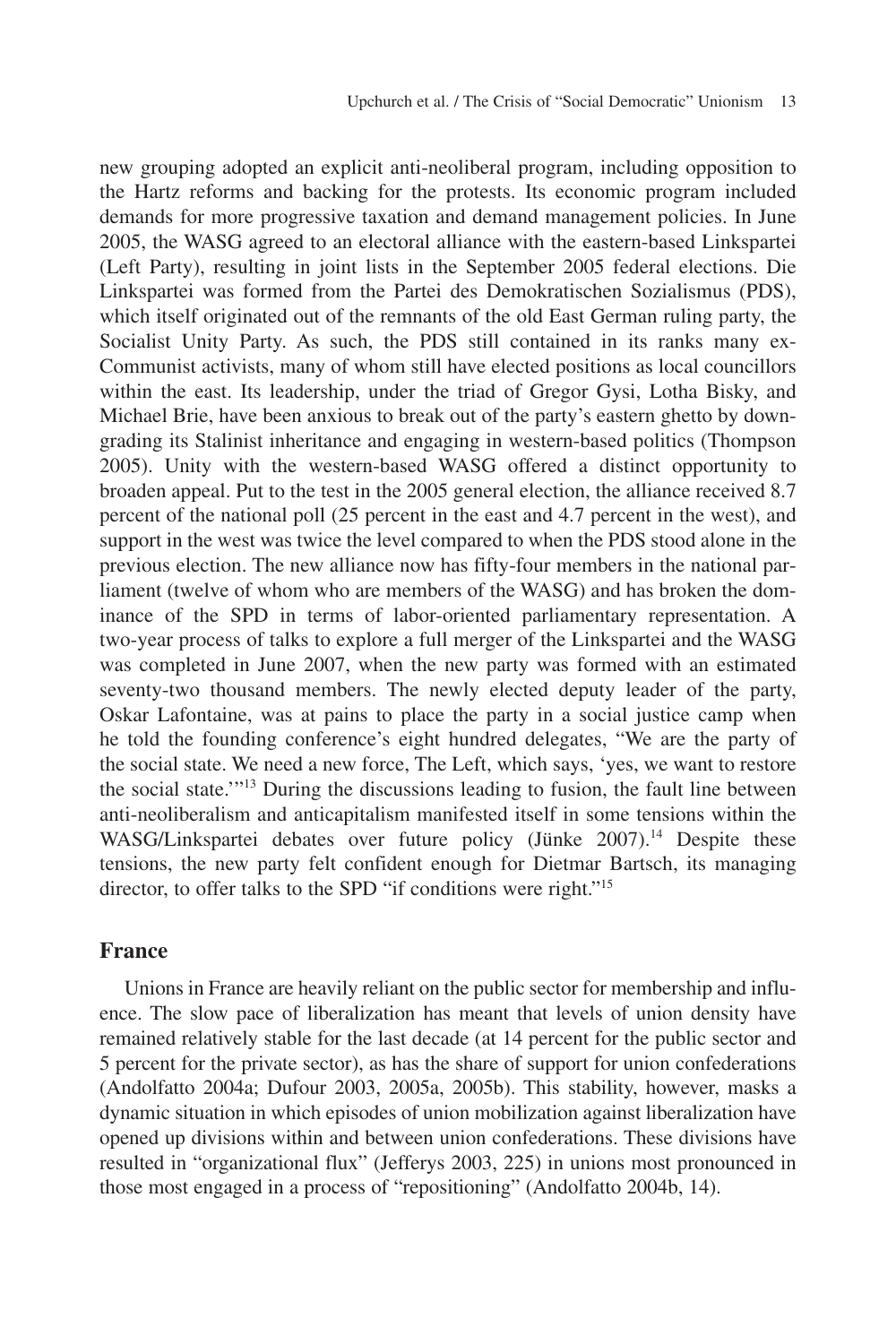Of all the main confederations, FO has been threatened the most by the liberalization agenda in that its membership is highly concentrated in the public sector and its influence is most dependent on state recognition. Among its leadership, there prevails a sense that its very existence is in jeopardy (Jefferys 2003), which has produced a defensive and insular outlook. FO has declared itself in absolute opposition to each of the main reforms of employment relations (ibid), even calling for the mobilization of general strikes, which expresses its confirmation of its identity of "rebellious" trade unionism (Andolfatto and Sabot 2004).

After the collapse of the Soviet bloc, the CGT distanced itself from its past of an overtly political trade unionism, which culminated in its breaking its links with the PCF. This expressed the shift within the CGT away from a "unionism of refusal" toward a "unionism of proposals and negotiations" (Andolfatto and Sabot 2004, 39). The CGT also developed closer relations with the CFDT, trading a lack of support for its radical dissidents (see below) for endorsing its entry to the European Trade Union Congress (Jefferys 2003). However, outright opposition to neoliberal globalization has also touched the CGT, which has been prominent in mobilizations of the unemployed and insecure workers as well as providing some limited backing for ATTAC.

The CFDT has also moved from its close association with the political Left toward an apolitical, pragmatic, and realistic trade unionism that enables it to play its selfdesignated role as the "shock absorber" of the modernization of France. This process of change has been achieved through a strategy of *recentrage* based on a rejection of ideological politics and reorientation as a civil society actor seeking a consensus with business (Aparicio, Pernet, and Torquéo 1999, 5). The CFDT therefore epitomizes the kind of trade unionism appropriate to the social market alternative to neoliberalism, which is evident in its vociferous support for European integration. The corollary of this new strategy has been an increasingly centralized, bureaucratic, and authoritarian organization, resulting in important defections and loss of members (Dufour 2004) that have formed an important element of the SUD and G10, which have been at the forefront of developing social movement unionism (see below).

#### **Conclusions: Toward Alternative Strategies?**

We have posited that the crisis of social democratic trade unionism can be measured and assessed by an examination of three factors—the politicization of unions, the opening up of bureaucratic procedures, and the willingness and opportunity to mobilize "beyond the workplace." We have indicated the extent to which unions in our three chosen countries have began to look for alternative political formations and to seek alliances with other agents in civil society that challenge bureaucratic control of the union. We turn now to a final assessment of the development of alternative strategic orientations and identities of unions. In undertaking this task, we are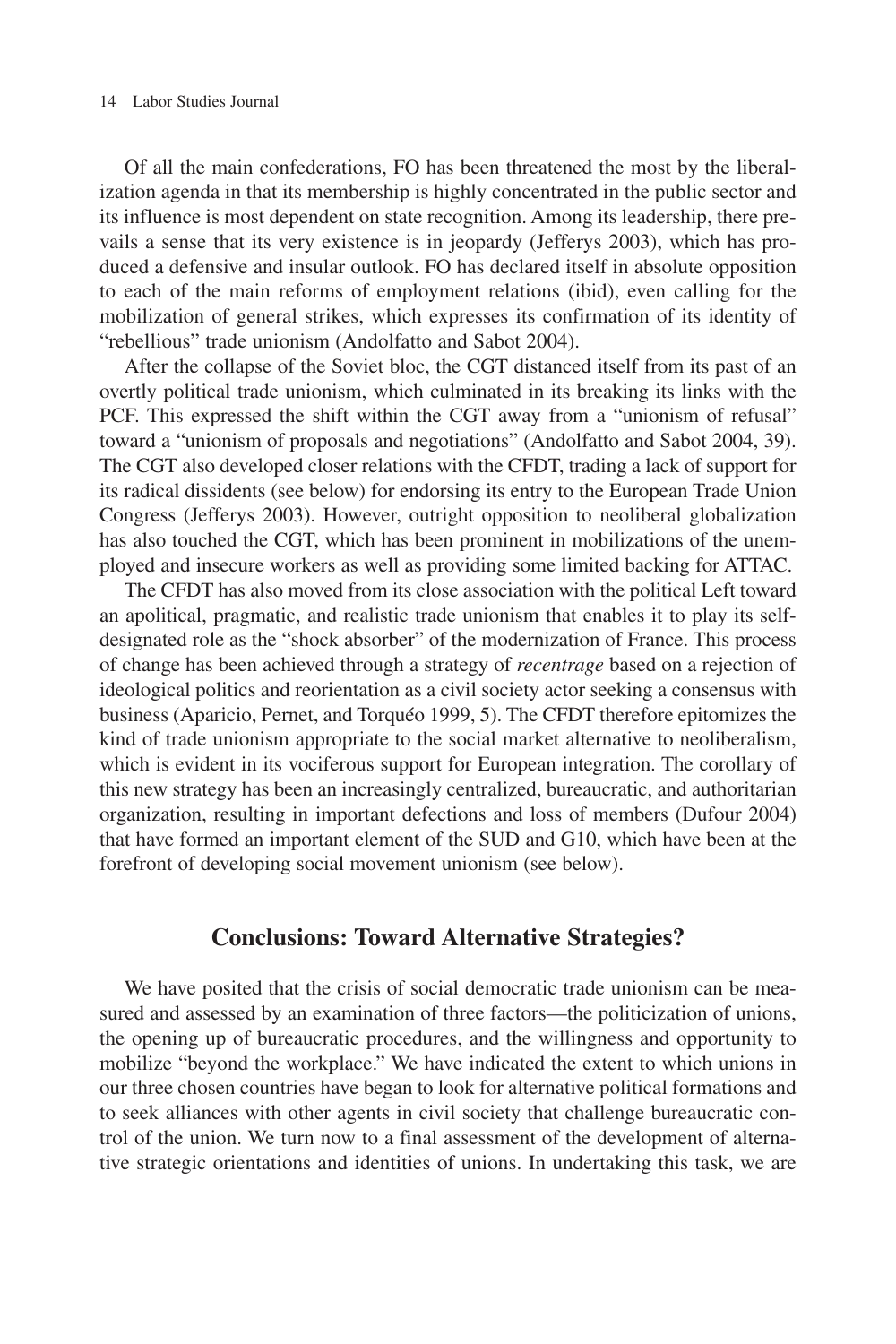cognizant that national institutional differences, as well as the conscious action of key actors, may have shaped outcomes.

In assessing prospects in the United Kingdom, Heery, Kelly, and Waddington (2003, 88) focus on the "significant constraints" on the development on social movement unionism and imply that it may be unnecessary as a renewal strategy following the election of New Labour in 1997. Heery and Adler (2004, 60) further suggest that while union movements are faced with state policies of exclusion, they are likely to invest in organizing activity based on the U.S. model. While the practical reorientation of trade unions around a social movement unionism strategy is undeniably weak and patchy, there is, however, some evidence that trade union leaders are beginning to articulate this approach as a key element of strategic reorientation. Evidence of new social reorientation also comes from unions (and indeed the TUC), which remain strongly committed to the Labour link as well as those in the rejectionist camp. The TUC, for example, has undertaken a review of unions' internal practices under the "new unionism" approach. Evidence has been found of the informality and personal testimony elements of the women's movement being incorporated into the TUC's campaigning structures (Heery 1998). Hyman (1999) also notes that the TUC appears to have relaxed bureaucratic practices in its encouragement of antiracist campaigns. The TUC has also actively courted alliances with nongovernmental organizations (NGOs) and convened a conference for trade unions and NGOs early in 2007, gathering support from established NGOs, such as Oxfam, as well as smaller and newer ones, such as Labour Behind the Label. However, it is in the public sector, in the maelstrom of neoliberal marketization, that most evidence can be found. The leaders of public service unions have been keen to frame workers'discontent in terms of undervaluation or the low esteem in public service work and to link the defense of public services to demands for universal citizenship rights. This view has been articulated clearly by Mark Serwotka:

What the government don't seem to understand is that public sector workers have a pride in being public servants. This is an issue about civil society, workers don't want fragmentation, they believe in basic decent services.<sup>16</sup>

The PCS launched a new Coalition for Better Civil and Public Services in March 2006, attracting support from London Citizens, the Citizens'Advice Bureau, and the Howard League for Penal Reform.<sup>17</sup> The union followed this up with a Make Your Vote Count initiative for the May 2007 elections whereby council election candidates were questioned by activists on their attitudes to civil service job cuts and privatization. In a parallel initiative, Unison and Amicus activists have been central to the launch of the national campaign group Keep Our NHS Public, also supported by the National Pensioners' Convention as well as academics, health service professionals, artists, and journalists.<sup>18</sup> Unions have often utilized the "vanguard coalition" in the past (such as in the 1984–85 miners' strike), but as Frege, Kelly, and Turner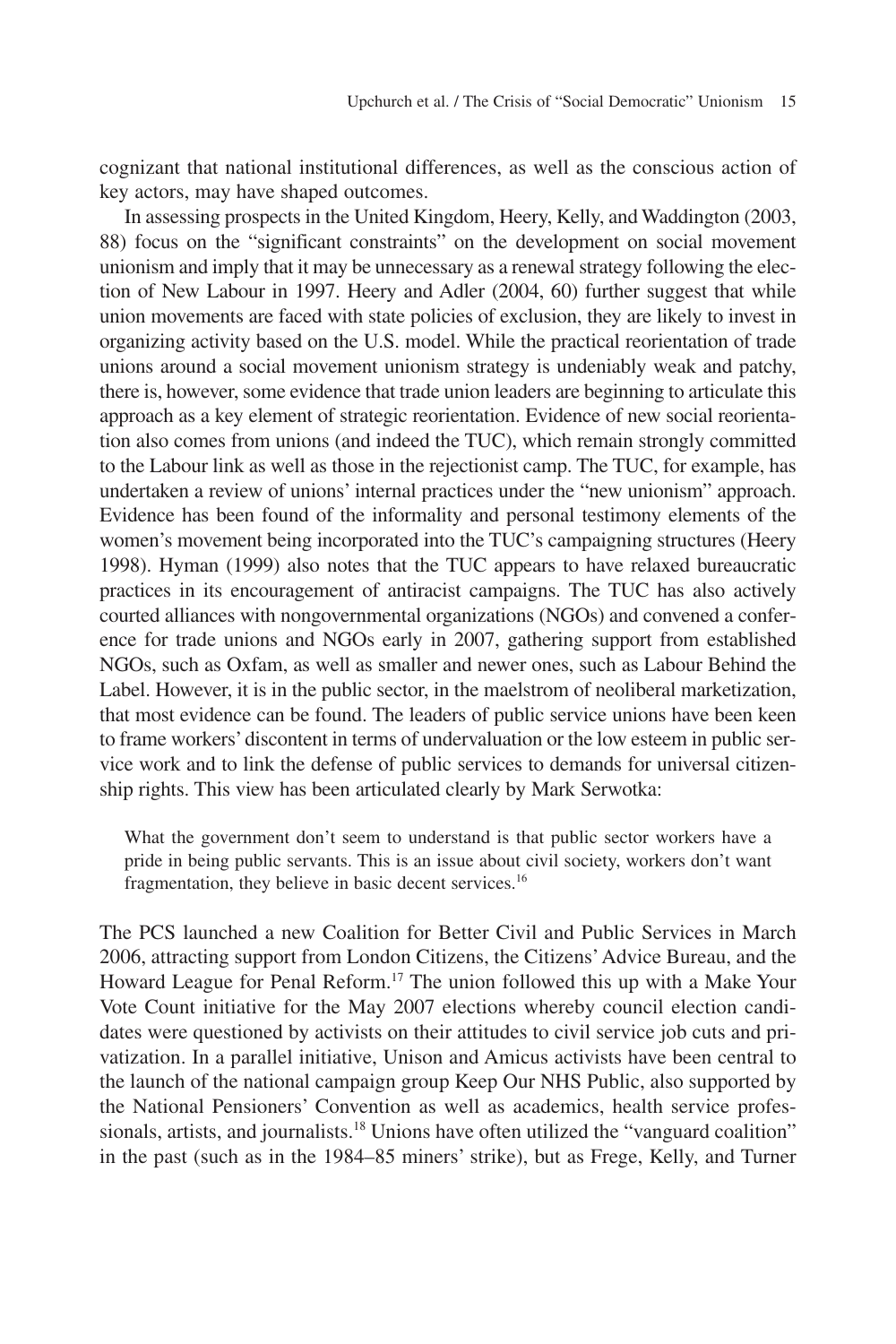(2004) note, the newer coalitions would appear to be more open to nonunion authority, representing the "common cause" or "integrative" type. An example of common cause coalition has been the support given by Unison to the Defend Council Housing campaign against the handover of public housing to social landlords in areas such as Birmingham (Frege, Kelly, and Turner 2004, 141–42). Beyond the defense of public services, there is emerging evidence that many campaigns and coalitions of protest against contentious government policies have resonated deeply within trade unions. Bill Morris, a Labour loyalist and former general secretary of the TGWU, was joined by a further eleven trade union general secretaries and presidents in backing five open letters criticizing government treatment of asylum seekers organized by the national Committee to Defend Asylum Seekers. However, it is the question of the wars in Afghanistan and Iraq that has met with most official trade union opposition. The Stop the War Coalition now has a total of thirteen national union affiliations and over three hundred union branch affiliations.

Analysis of the German case must be framed within an understanding of the debates that took place within the SPD and trade unions in the 1970s over the relationship between the labor movement and the gathering new social movements (NSM). In particular, the ecological and peace movements inspired the formation of the Green Party in 1980 and created division in the SPD between traditionalists of the Volkspartei approach opposed to evaluation with the NSM and radicals who wished to reform SPD policy to accommodate the "new mood of post-materialism" (Padgett and Paterson 1991, 53). As such, the tension between parliamentary reform and extra-parliamentary radicalism has framed the repertoires of action within (west) Germany (see Rucht 2003 for an overview). Within the old east, the opposition movements also contained a strong peace and environmentalist content, adding to the chemistry of protest after unification in 1990 (Dale 2005). However, the German umbrella federation, the DGB, and affiliated unions have always claimed a more nonpartisan approach toward political parties than their British counterparts (Christian Democrats and Liberals have also been prominent in the union movement), and the affinity between unions and the SPD had already been weakening due to the increased diversity of SPD membership and its "catch-all" voting strategy. Indeed, this was already recognized in 1973, when the SPD felt it necessary to try to strengthen its connections with the unions through the establishment of an internal working group (Kastendiek 1984, 431). However, the propensity for unions to develop new strategies in the past always appeared constrained by the bureaucratic "embeddedness" of German unions in the institutions of social partnership (Behrens, Fichter, and Frege 2003, 39). Despite such constraints Behrens, Fichter, and Frege (2003) and Turner (2007) have recorded modest evidence of revitalization strategies being undertaken as neoliberal reform of the social model has gathered pace, including both widening and broadening of agendas within the organizing approach as well as mergers, coalition building, and international cooperation. Annesley (2006), in a study of Ver.di, also records some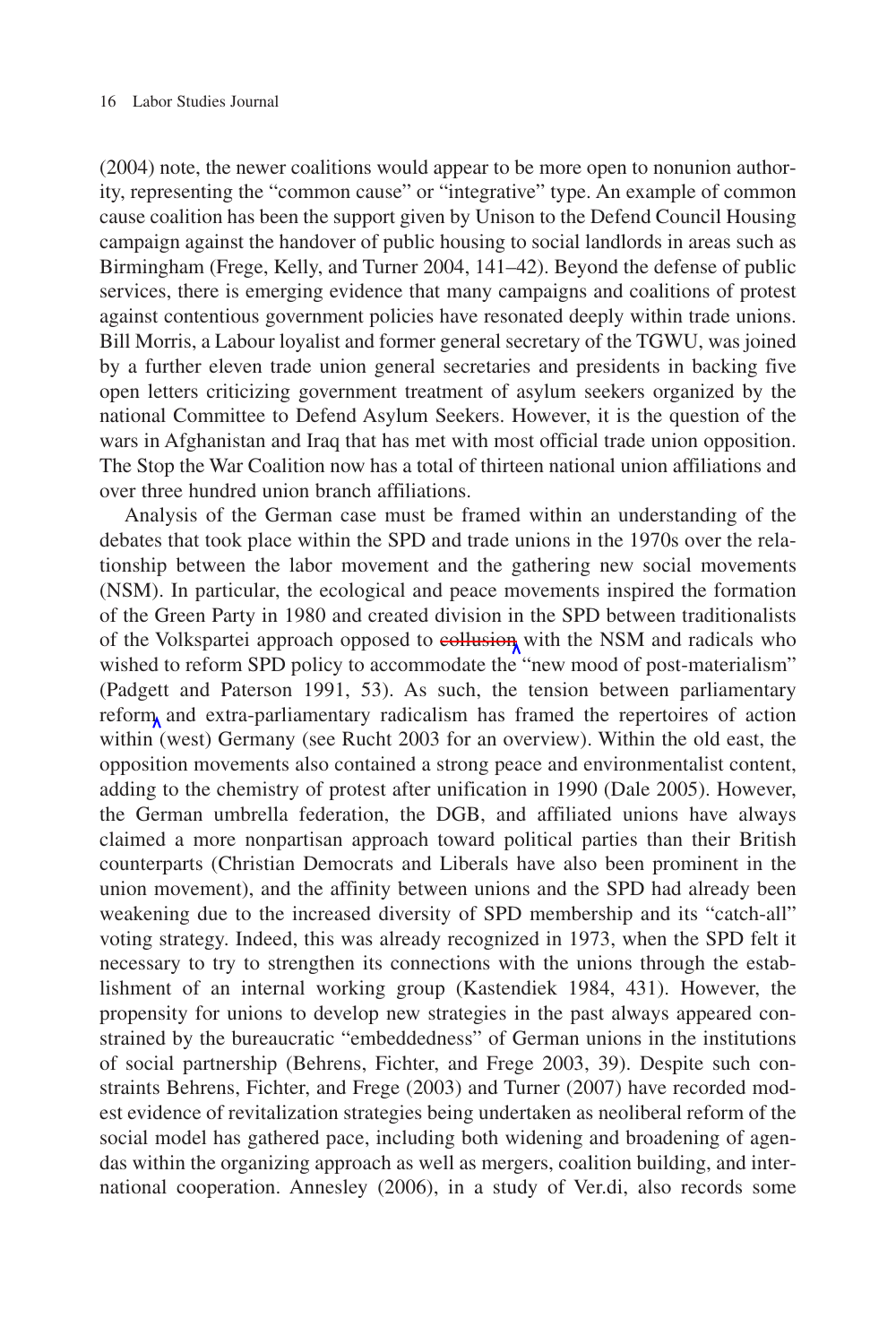innovative activity in the public sector, with the establishment of "blank spot" projects to recruit in greenfield areas and city center one-stop shops. The German unions have also shown recent evidence of new engagement with social movements. As well as union involvement with ATTAC, the DGB and individual unions have allied themselves with environmental campaigns, such as Greenpeace and Deutscher Natur Ring, and some antifascist organizations (Behrens, Fichter, and Frege 2003, 34–35). As such, the new Linkspartei/WASG has been given the political opportunity to develop within the context of workers' fears of neoliberal restructuring and an associated rise of industrial disputes concentrated in the public sector (such as the 2007 rail workers' dispute). This industrial activity is combined with global justice movement concerns and general antiwar sentiment, creating a milieu whereby unions are adopting a more politicized stance. Indeed, there is evidence of trade union involvement with the new party, which would confirm a more fundamental break with the dominance of the SPD (Nachtwey and Spier 2007). Regional officials of both IG Metall and Ver.di were both active in the formation of the WASG, even to the extent that the economic program of the new party was drafted by staff from the economics department of Ver.di. (Bornost 2005).

The fractured nature of the party–union nexus in France has tempered the development of alternative union strategies. The opportunity to develop protest against state attempts to roll back public services and welfare has also dominated the political scene. As a result, social movement unionism in France is based mainly in the public sector and around its defense. It is expressed, however, as a renewed belief in, and commitment to, militant strike action organized through grassroots coordinations and general assemblies. This approach has developed new political capacity through alliances between unions and organizations such as ATTAC. This suggests that unions moving toward a social movement identity are doing so as part of a broader sociopolitical movement against neoliberalism. The degree to which the confederal unions have adopted a social movement identity and practices is varied. FO speaks the language of mobilizing a social movement to defend social rights and is outspoken against the liberal direction of the EU. However, it is hampered in developing social movement practices by its hierarchical structure. Having broken its official link with the PCF, the CGT seems to be at a crossroads and has been looking along both paths. On the one hand, it has downplayed militant trade unionism in favor of seeking common ground with the CFDT. On the other hand, it has led the way in developing links with associations and NGOs. It is, however, autonomous unions that have led the development of a social movement identity among French unions (Milner 2005). At the forefront of developments is SUD, which organizes the most militant sections of public sector workers around the defense of the public service ideal and opposition to liberalization and company and job restructuring. The G10, of which SUD is a major component, also represents itself as part of a wider social movement, and this has led it to make organizational alliances with associations of the unemployed and homeless and to advocate new social rights, such as a guaranteed basic income.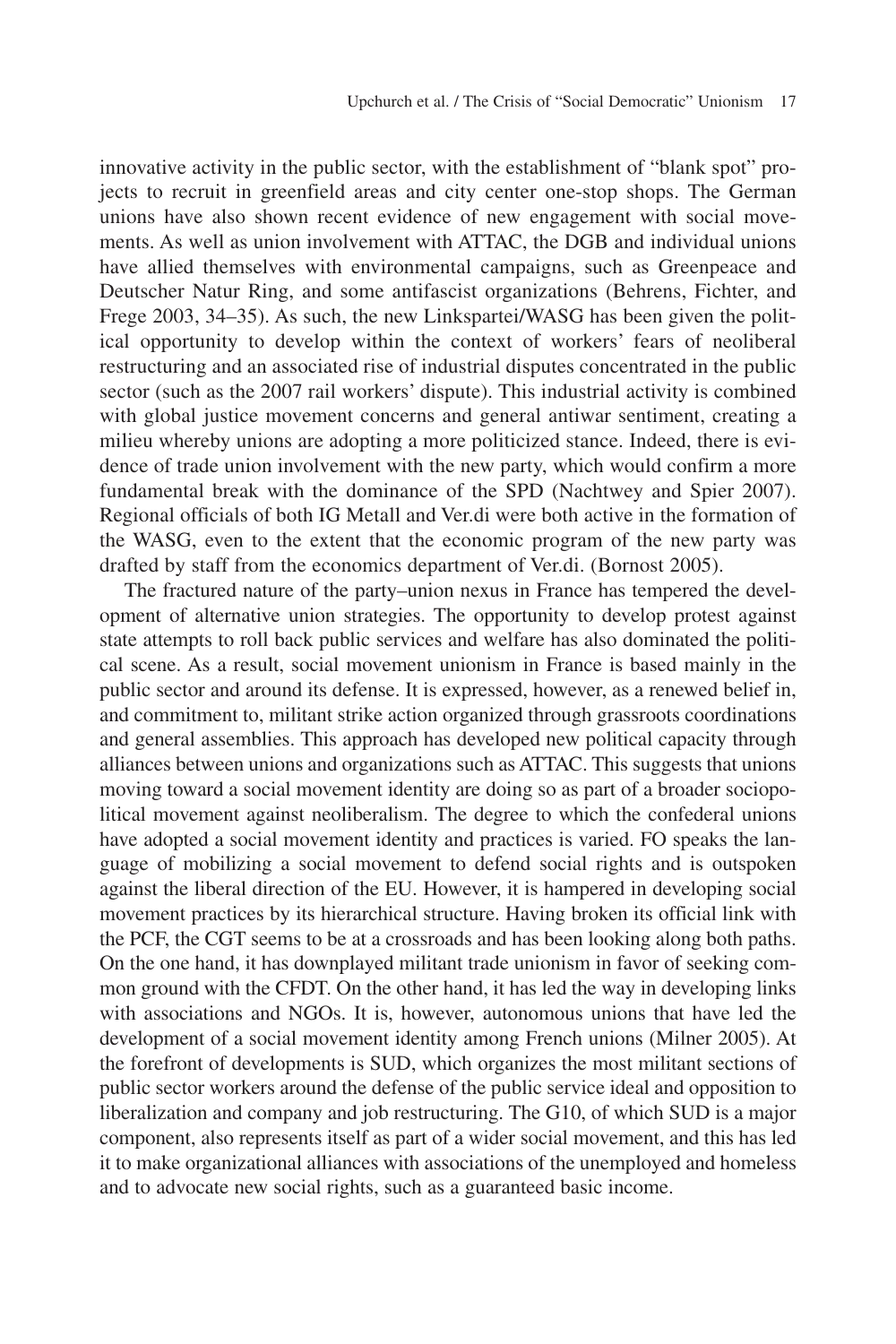#### **New Labor Internationalism: The Social Forums?**

Our final test of unions' willingness to open up by external engagement is that of internationalism. A useful proxy measure for unions' willingness to engage internationally not only with other unions but also with NGOs and campaigns can be judged by participation of in the World and European Social Forums (ESF). Indeed, the emergence of unions as a central force within the forums is an indicator of potential willingness of the unions to move beyond the workplace and appeal to actors in wider civil society. For example, eight U.K. unions supported the London ESF as well as the TUC and the Scottish TUC.<sup>19</sup> Speaking at the European Assembly in March 2004, the representative from the TUC linked explicitly the themes of opposition to war on Iraq, the rise of racism and fascism, and labor exploitation in the Third World to the possibility of a different world. He also stated that for trade unions,

our purpose includes economic and social justice for all in the workplace and in the community, our purpose includes respect for all in the workplace and community, our purpose includes employment rights for all, in the UK, in Europe and across the globe. And we are for peace in a framework of international law.<sup>20</sup>

By the time of the 2007 World Social Forum in Nairobi, the involvement of unions was considerably greater. Unison, for example, sent an official delegation of thirty from Britain, and IG Metall organized two key workshops on union/NGO cooperation and union organizing in multinational corporations. The International Trade Union Confederation (ITUC) launched its Decent Work initiative at the forum. Such expressions of labor internationalism and working within civil society are not without their problems. As Bieler (2007) noted in his report on the forums, two distinct strands of internationalism can be detected. The decent work approach, while hostile to neoliberalism, wishes for trade unions to socially organize its impacts in the form of a global welfare state. The second strand, represented by grassroots activists in which the French SUD is prominent, is more hostile to the capitalist dynamic in general and wishes to create a transnational labor network of activists on a clear ant $\mathbf{r}$ icapitalist basis (see Waterman 2007). However, we would suggest that despite these potential divisions, the developments described above mark a limited but significant shift in strategy toward an attempt to reorient trade unions as social actors and also highlight the changing terrain on which trade unions are operating.

In summary, our brief review of evidence from the three countries records some change in political orientations of unions as well as changes in ways of working to include less bureaucratic approaches and more willingness to work in wider civil society. Faced with declining membership, influence, and societal power, this strategic response of sections of the unions and their members can be defined as an attempt to redefine union identity in the light of social democratic accommodation to neoliberal restructuring. Such political accommodation has nevertheless upset the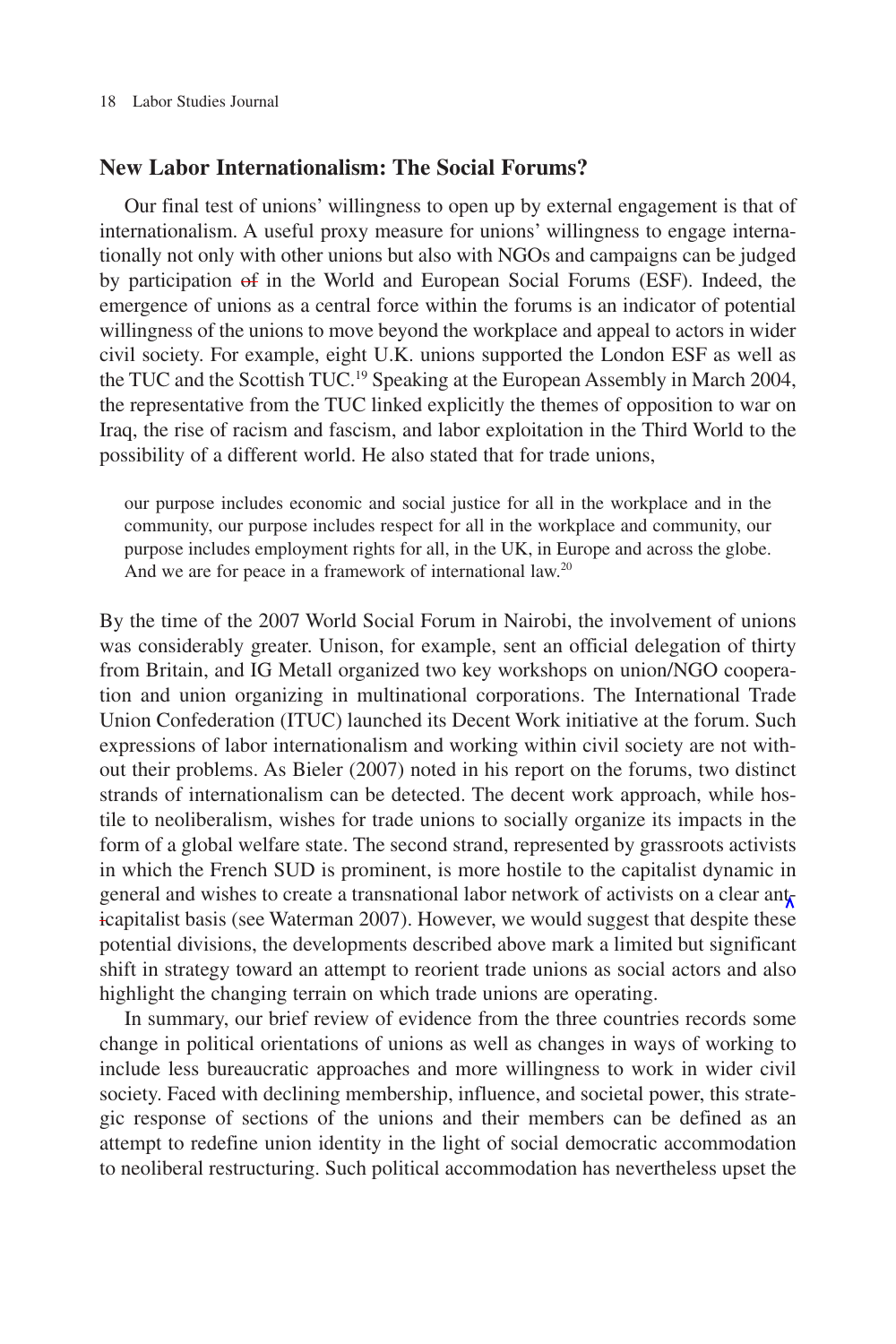traditional social democratic party–union nexus, as unions have been driven into a position of internal lobbyists as opposed to powerful insiders within the dominant parties of labor. The differences between the countries, as we have attempted to illustrate, can be explained by a combination of institutional variety and actor preference. However, the old certainties of Crouch's (1993) European state traditions have proved increasingly less able to constrain the development of alternatives. Changes have been more advanced in Germany than in Britain, reflecting both the more enduring nature of the party–union link in Britain, the different electoral systems (which are more favorable to smaller parties in Germany), and the more focused debate on the potential collapse of the social state in Germany. In this respect, we can detect a greater tension within Hyman's (2001) axis of market and society in Germany than between market and class in Britain. The French example appears to consolidate the country's traditional fragmentation of politics and the associated labor movement regime. The evident social polarization over neoliberal restructuring in France is reflected in further union fragmentation to the left combined with vacillation of the mainstream union federations.

While fractures of varying significance have continued to occur within the social democratic party–union nexus, we also find evidence of union willingness to engage in new practices beyond the workplace. Again, we argue that such responses can be explained as a function of union activists', and some union leaders', preparedness to engage with a more openly politicized form of trade unionism. Such politicized trade unionism includes both a willingness to engage more openly with NGOs and singleissue campaigns in collective opposition to social democratic governments and parties and a willingness to embrace aspects of the new labor internationalism. We would contend that developments in all three countries mark a marginal but nevertheless important reconfiguration of party–union relationships outside of the traditional social democratic model of trade unionism.

#### **Notes**

1. Amicus has recently merged with the Transport and General Workers Union (TGWU) to form UNITE.

2. "Schröder Begins Search for Jobs Consensus," *Financial Times*, December 7, 1998.

3. Agenda 2010 is so named to achieve the 2010 targets for labor market deregulation and supplyside initiatives of the European Union's Lisbon strategy.

4. Reported in *Socialist Worker*, issue 2043, March 24, 2007.

5. Patrick Wintour and Tania Branigan, "Labour Promises Extra Holiday," *Guardian*, July 26, 2004.

6. The Wrexham branch of the Rail, Maritime, and Transport Union (RMT) has since voted to support the minority Welsh left party Forward Wales, and nine RMT branches in England now support the newly formed left-wing antiwar party Respect. This new party had one member of parliament (MP) in east London and has embraced some Muslim organizations as well as the Socialist Workers Party and other left-wing organizations within its membership before splitting into two in December 2007: one Communication Workers' Union (CWU) branch in Scotland affiliated to the Scottish Socialist Party (SSP)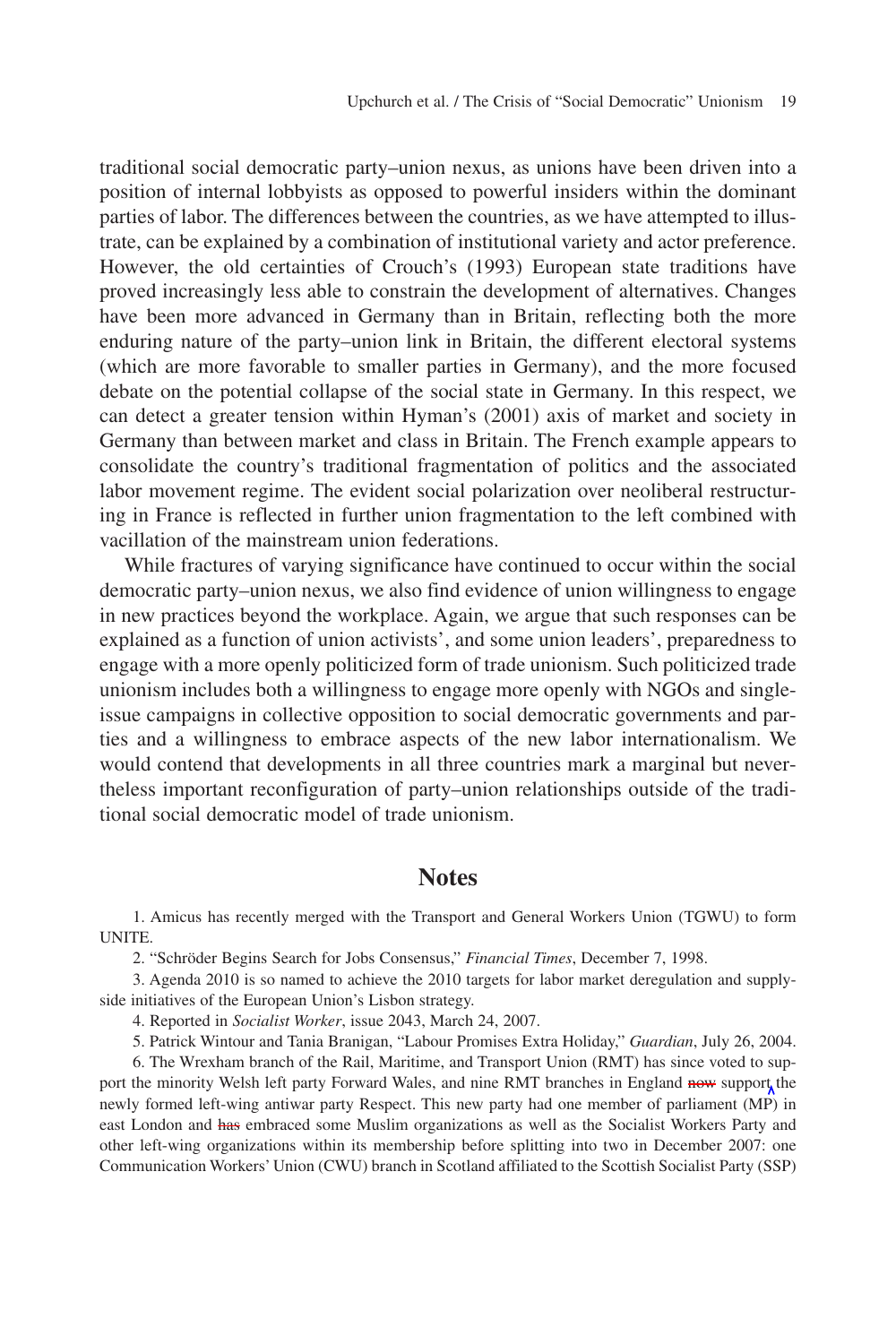and one in southeast Wales to Respect. The London region of the Fire Brigades Union backed Respect in the Greater London Authority and European elections, while the eastern region has given financial support.

7. www.shopstewards.net.

8. CWU Deputy General Secretary Dave Ward, in a statement reported in *Socialist Worker*, May 5, 2007.

9. ATTAC Germany currently has sixteen thousand individual members and is supported by Ver.di, DGB Saar, and numerous other trade union branches. http://www.attac.de/ueber-attac/was-ist-attac/ mitglieder/ (accessed March 10, 2006).

10. http://www.eurofound.europa.eu/eiro/2004/05/inbrief/de0405201n.html.

11. Norman Brewer, "Germany: Monday Demonstrations continue to grow," *Green Left Weekly* (online edition), September 8, 2004.

12. DGB Basic Programme. http://www.dgb.de/sprachen/englisch/sozialstaat.htm (accessed March 8, 2006).

13. *Irish Times*, June 18, 2007.

14. This has already manifested itself in the Arbeit und soziale Gerechtigkeit—Die Wahlalternative standing against the Linkspartei/Partei des Demokratischen Sozialismus (PDS) in the Berlin local elections, where the PDS have participated as a governing coalition partner in a program of spending cuts.

15. *Financial Times*, June 19, 2007, p. 9.

16. "New Trade Unions in the Making?" *Red Pepper TUC Special*, 2005.

17. http://www.pcs.org.uk/Templates/Internal.asp?NodeID=897125 (accessed March 17, 2006).

18. http://www.keepournhspublic.com/index.php (accessed March 17, 2006).

19. Affiliated national unions were TGWU, Unison, GMB (Britain's General Union), Association of University Teachers, University and College Union, Amicus, Transport Salaried Staffs' Association, and the RMT.

20. Authors' notes.

#### **References**

- Ackers, P., and A. Wilkinson. 2003. Introduction: The British industrial relations tradition. Formation, breakdown and salvage. In *Understanding work and employment: Industrial relations in transition*, ed. P. Ackers and A. Wilkinson, 1–32.Oxford, UK: Oxford University Press.
- Andolfatto, D. 2004a. Conclusion. In *Les syndicats en France*, ed. D. Andolfatto, 165–68. Paris: La Documentation Française.
- Andolfatto, D. 2004b. Introduction. In *Les syndicats en France*, ed. D. Andolfatto, 9–14. Paris: La Documentation Française.
- Andolfatto, D., and J.-Y. Sabot. 2004. Les héritiers du mouvement ourvier: CGT et CGT-FO [The inheritors of the worker's movement: CGT and CGT-FO]. In *Les syndicats en France*, ed. D. Andolfatto, 15–41. Paris: La Documentation Française.
- Annesley, C. 2006. Ver.di and trade union revitalization in Germany. *Industrial Relations Journal* 37 (2): 164–79.
- Aparicio, J.-C., M. Pernet, and D. Torquéo. 1999. *La CFDT au péril du libéral-syndicalisme* [The CFDT in danger of neoliberal unionism]*.* Paris: Éditions Syllepse.
- Arestis, P., and M. Sawyer. 2003. New consensus, new Keynesianism and the economics of the "third way." In *Neue Keynesianismus: Der neue wirtschaftspolitische Mainstream?* ed. E. Hein, A. Heise, and A. Truger, 227–43. Marburg, Germany: Metropolis.

Bachet, D., and J.-P. Durand. 2001. Social-liberalism in France. *Capital and Class* 75:135–48

Beale, D. 2005. The promotion and prospects of partnership at work at Inland Revenue: Employer and union hand-in-hand. In *Partnership and modernization in employment relations*, ed. M. Stuart and M. Martínez Lucio, 137–53. London: Routledge.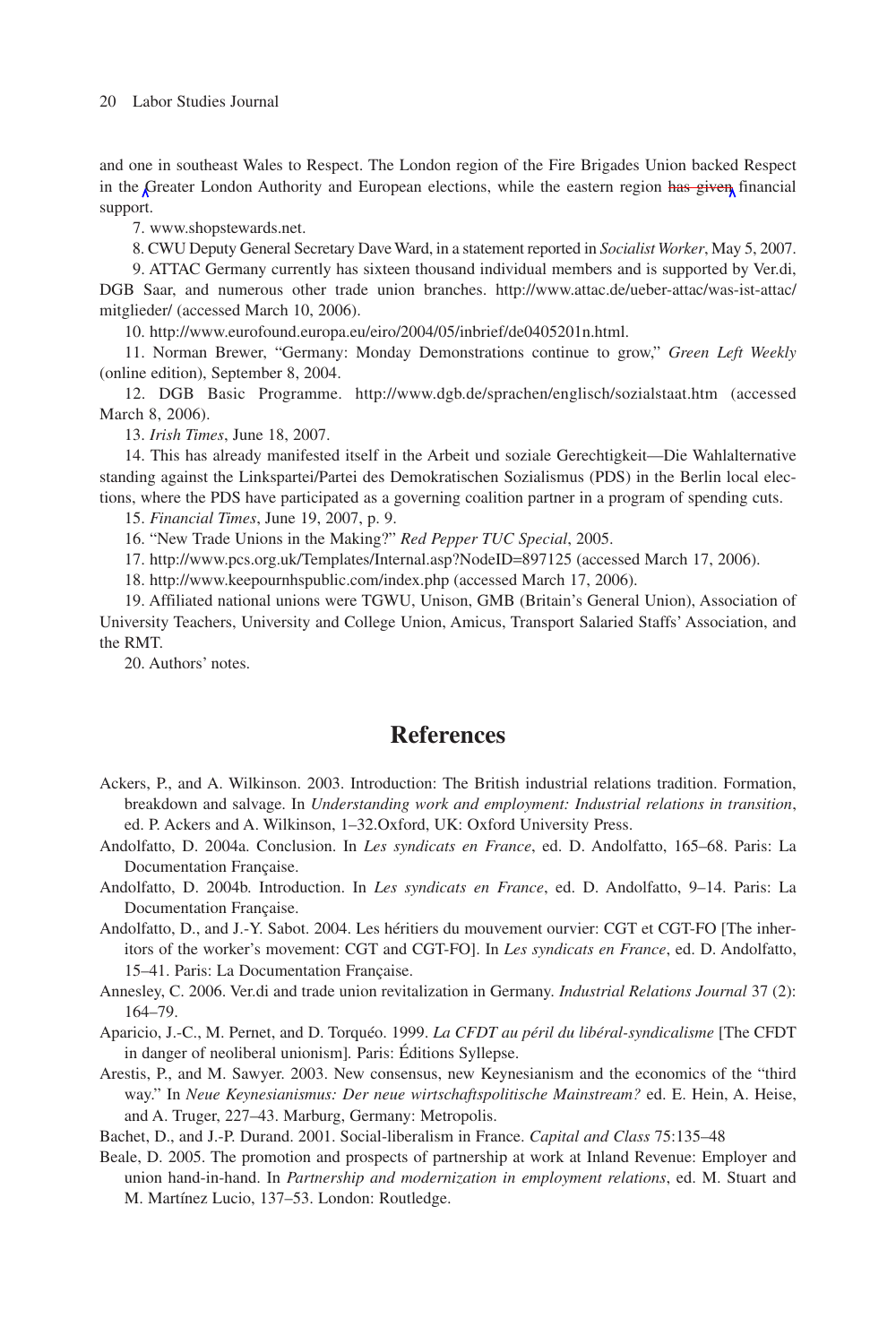- Behrens, M., M. Fichter, and C. Frege. 2003. Unions in Germany: Regaining the initiative. *European Journal of Industrial Relations* 9 (1): 25–42.
- Bieler, A. 2006. *The struggle for a social Europe.* Manchester, UK: Manchester University Press.

Bieler, A. 2007. Labor at the World Social Forum 2007 in Nairobi, Kenya. Unpublished manuscript. Available at http://www.nottingham.ac.uk/~ldzab.

Bornost, S. 2005. Germany: The rise of the Left. *International Socialism* 108:14–33.

Bornstein, S. 1984. States and unions: From postwar settlement to contemporary stalemate. In *The state in capitalist Europe*, ed. S. Bornstein, D. Held, and J. Krieger, 54–90. London: Allen and Unwin.

- Coates, D. 1984. *The context of British politics.* London: Hutchinson.
- Cohen, J., and J. Rogers. 1995. Secondary associations and democratic governance. In *Associations and democracy,* ed. J. Cohen and J. Rogers, 7–100. London: Verso.

Charlwood, A. 2004. The new generation of trade union leaders and prospects for union revitalization. *British Journal of Industrial Relations* 42 (2): 379–97.

- Crouch, C. 1993. *Industrial relations and European state traditions*. London: Clarendon.
- Crouch. C. 2001. A third way in industrial relations. In *Labor: The Progressive Future?* ed. S. White, 93–109. New Basingstoke, UK: Palgrave.
- Dale, G. 2005. *Popular protest in East Germany 1945–1989*. London: Routledge.

Darlington, R. 1994. *The dynamics of workplace unionism*. London: Mansell.

- Darlington, R. 2007. Leadership and union militancy: The case of the RMT. Paper presented to the International Industrial Relations Association European Congress, Manchester, UK.
- Department of Trade and Industry. 1998. *Fairness at work* (Cmnd. 3968). London: Her Majesty's Stationery Office.

Department of Trade and Industry. 2002. High performance workplaces: The role of employee involvement in a modern economy. Discussion paper.

- Department of Trade and Industry. 2004. Achieving best practice in your business: Maximizing potential. High performance workplaces. http://www.dti.gov.uk.
- Dreiling, M., and I. Robinson. 1998. Union responses to NAFTA in the USA and Canada: Explaining intra- and international variation. *Mobilization: An International Journal* 32 (2): 163–84.
- Dufour, C. 2003. 2000 Works Council election results published. http://www.eiro.eurofound.eu.int/ 2003/03/feature/fr0303108f.html (accessed April 3, 2006).
- Dufour, C. 2004. 2003 annual review for France. http://www.eiro.eurofound.eu.int/2004/01/feature/ fr0401107f.html (accessed April 3, 2006).
- Dufour, C. 2005a. 2004 annual review for France. http://www.eiro.eurofound.eu.int/2005/01/feature/ fr0501104f.html (accessed April 3, 2006).
- Dufour, C. 2005b. 2003 works council election results and new worker representation rules for SMEs. http://www.eiro.eurofound.eu.int/2005/10/feature/fr0510103f.html (accessed April 3, 2006).

Flanders, A. 1970. *Management and unions: The theory and reform of industrial relations*. London: Faber. Flanders, A. 1974. *Management and unions: The theory and reform of industrial relations*, 2nd ed*.*

- London: Faber and Faber. Frege, C., J. Kelly, and L. Turner. 2004. The new solidarity? Strategies for union coalition building in five
- countries. In *Varieties of unionism: Strategies for union revitalization in a globalizing economy*, ed. C. Frege and J. Kelly, 137–58. Oxford, UK: Oxford University Press.
- Gall, G. 2004. Breaking with, and breaking, "partnership": The case of the postal workers and the Royal Mail in Britain. In *Partnership and modernization in employment relations*, ed. M. Stuart and M. Martinez Lucio, 154–70. London: Palgrave.
- Ghigliani, P. 2005. International trade unionism in a globalizing world: A case study of new labor internationalism. *Economic and Industrial Democracy* 26 (3): 359–82.
- Goestchy, J. 1998. France: The limits of reform. In *Changing industrial relations in Europe*, ed. A. Ferner and R. Hyman, 357–94. Oxford, UK: Blackwell.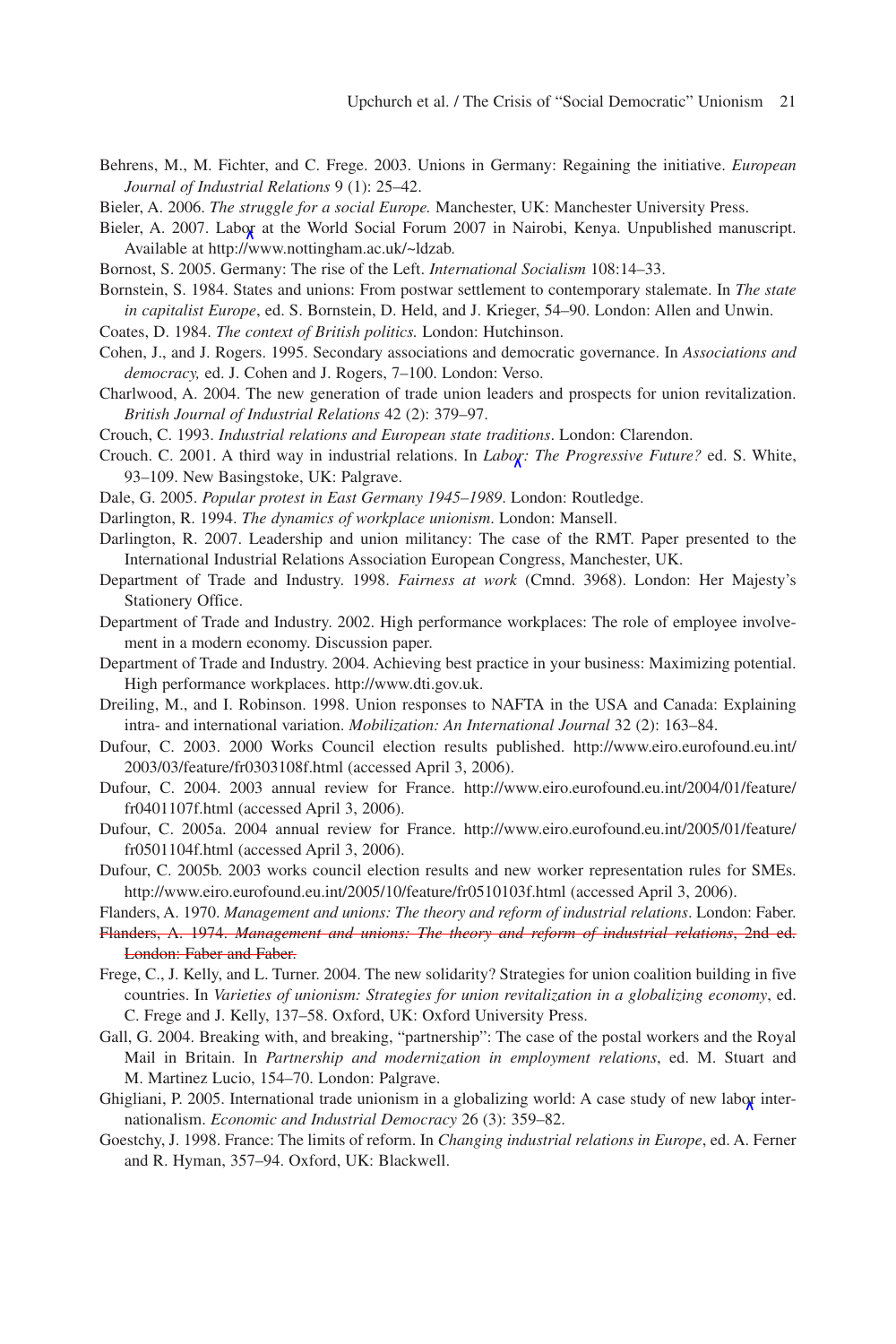- Goldfield, M. 1989. *The decline of organized labor in the United States*. Chicago: University of Chicago Press.
- Grahl, J., and P. Teague. 2004. The German model in danger. *Industrial Relations Journal* 35 (6): 557–73.
- Grunberg, G. 2005. Le Référendum Française Ratification du Traité Constitutionnel Européen du 29 Mai 2005: French politics. *Culture and Society* 23 (3): 128–44.
- Hamann, K., and J. Kelly. 2004. Unions as political actors: A recipe for revitalization? In *Varieties of unionism: Strategies for union revitalization in a globalizing economy*, ed. C. Frege and J. Kelly, 93–116. Oxford, UK: Oxford University Press.
- Hassel, A. 2003. The politics of social pacts. *British Journal of Industrial Relations* 41 (4): 707–26
- Heery, E. 1998. The relaunch of the Trades Union Congress. *British Journal of Industrial Relations* 36 (3): 339–60.
- Heery, E. 2005. Trade unionism under New Labor. The Shirley Lerner Memorial Lecture 2005. Unpublished manuscript, Manchester Industrial Relations Society.
- Heery, E., J. Kelly, and J. Waddington. 2003. Union revitalization in Britain. *European Journal of Industrial Relations* 9 (1): 79–97.
- Heery, E., and L. Adler. 2004. Organizing the unorganized. In *Varieties of unionism: Strategies for union revitalization in a globalizing economy*, ed. J. Kelly and C. Frege, 45–70. Oxford, UK: Oxford University Press.
- Hinton, J. 1983. *Labor and socialism: A history of the British labor movement 1867–1974*. Brighton, UK: Wheatsheaf.

Hombach, B. 2000. *The politics of the new centre*. Oxford, UK: Oxford University Press.

- Hyman, R. 1999. An emerging agenda for trade unions? Discussion Paper 98, International Labour Organisation, Geneva, Switzerland.
- Hyman, R. 2001. *Understanding European trade unionism: Between market, class and society*. London: Sage.
- Jefferys, S. 1996. France 1995: The backward march of labor halted? *Capital and Class* 59:7–21.
- Jefferys, S. 2003. *Liberté, égalité and fraternité at work.* Basingstoke, UK: Palgrave.
- Jünke, C. 2007. A new formation with potential pitfalls: The new German Linkspartei. *Debatte* 15 (3): 307–19.
- Kastendiek, H. 1984. Struktur und Organisationesprobleme, einer staatsstragenden Arbeitnehmerpartei: Zum verhaltnis von SPD und Gewerkschaften seit 1966 [Problems of organization and structure of a state-based workers' party: Relationships between the SPD and trade unions since 1966]. In *Das Ende der Arbeitbewgung in Deutschland?* ed. R. Ebighausen and F. Tiemann, 85–101. Wiesbaden, Germany: Westdeutscher Verlag.
- Leopold, J. 2006. Trade unions and the third round of political fund review balloting. *Industrial Relations Journal* 37 (3): 190–208.
- Levy, J. D. 2001. Partisan politics and welfare adjustment: The case of France. *Journal of European Public Policy* 8 (2): 265–85.
- Lohse, T. 2005. Hartz IV: The German "Word of the Year 2004" and the country's hope to overcome its problem of unemployment. Discussion paper no. 311, School of Economics and Management, University of Hannover, Germany.
- Ludlam, S. 2001. New Labox and the unions: The end of the contentious alliance? In *New Labox in government*, ed. S. Ludlam and M. J. Smith, 111–29. Basingstoke, UK: Palgrave.
- Ludlam, S. 2004. New Labor, "vested interests," and the union link. In *Governing as New Labor: Policy and politics under Blair*, ed. S. Ludlam and M. J. Smith, 71–87. London: Palgrave Macmillan.
- Ludlam, S., and A. Taylor. 2003. Political representation of labor in Britain. *British Journal of Industrial Relations* 41 (4): 727–49.
- McIlroy, J. 1998. The enduring alliance? Trade unions and the making of New Labor 1994–97. *British Journal of Industrial Relations* 36 (4): 537–64.
- Milner, S. 2005. Trade union as a force de revolution? On social movement unionism in France. Paper presented at the annual conference of the Association for the Study of Modern and Contemporary France, Loughborough University, Leicestershire, UK.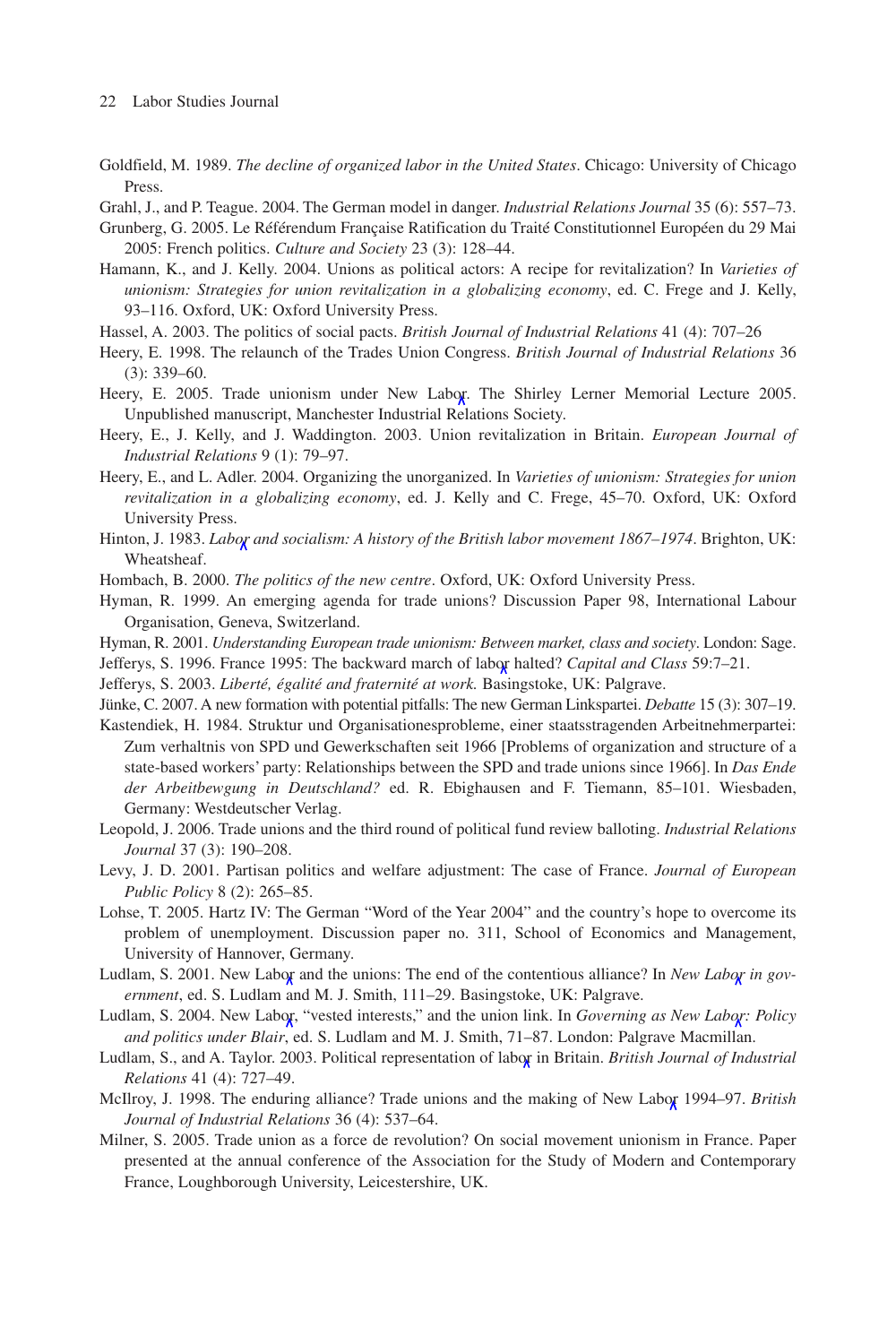- Minkin, L. 1992. *The contentious alliance: Trade unions and the Labor Party.* Edinburgh, UK: Edinburgh University Press.
- Minock, M. 1988. Pour une histoire du socialisme en France [For a history of socialism in France]. *Commentaire* 11 (41): 166.
- Moody, K. 1997. *Workers in a lean world: Unions in the international economy*. London: Verso.
- Moschonas, G. 2002. *In the name of social democracy: The great transformation. 1945 to the present*. London: Verso.
- Mulholland, H. 2006. Unions withdraw support for Labour over pensions row. *Guardian*, March 29, 2006.
- Müller-Jentsch, W. 1986. Labor conflicts and class struggles. In *Technological change, rationalization and industrial relations*, ed. O. Jacobi et al., 103–28. London: Croom Helm.
- Murray, A. 2003. *A New Labor nightmare: The return of the awkward squad*. London: Verso.
- Nachtwey, O., and T. Spier. 2007. Political opportunity structures and the success of the German Left Party in 2005. *Debatte* 15 (2): 123–54.
- Nielsen, K., B. Jessop, and J. Hausner. 1995. Institutional change in post-socialism. In *Strategic choice and path dependency in post socialism*, ed. J. Hausner, B. Jessop, and K. Nielsen, 3–44. Aldershot, UK: Edward Elgar.
- O' Brien, R. 2004. Globalization, imperialism and the labor standards debate. In *Labor and globalization: Results and prospects*, ed. R. Munck, 52–70. Liverpool, UK: Liverpool University Press.
- Offe, C. 1985. *Disorganized capitalism*. Cambridge, MA: MIT Press.
- Offe, C., and H. Wiesenthal. 1985. Two logics of collective action. In *Disorganized capitalism*, ed. C. Offe. Cambridge, UK: Polity.
- Padgett, S., and W. Paterson. 1991. *A history of social democracy in postwar Europe*. Harlow, UK: Longman. Panitch, L. 1986. *Working class politics in crisis: Essays on labor and the state*. London: Verso.
- Phelps Brown, H. 1986. *The origins of trade union power*, 2nd ed. Oxford, UK: Oxford University Press. Poulantzas, N. 1978. *State, power, socialism*. London: New Left.
- Prabhakar, R. 2003. *Stakeholding and New Labor*. London: Palgrave Macmillan.
- Rainnie, A., and B. Ellem. 2006. Fighting the global at the local: Community unionism in Australia. Paper presented at the Global Futures for Unions Conference, Cornell University, New York.
- Rhodes, M. 1998. Globalization, labor markets and welfare states: A future of "competitive corporatism"? In *The future of European welfare*, ed. M. Rhodes and Y. Mény, 178–203. Basingstoke, UK: Macmillan.
- Robinson, I. 2000. Neo-liberal restructuring and U.S. unions: Towards social movement unions. *Critical Sociology* 26 (1/2): 109–38.
- Robinson, I. 2002. Does neoliberal restructuring promote social movement unionism? U.S. developments in comparative perspectives. In *Unions in a globalized environment: Changing borders, organizational boundaries and social roles*, ed. B. Nissen, 189–235. Armonk, NY: M. E. Sharpe.
- Rucht, D. 2003. The changing role of political protest movements. *West European Politics* 26 (4): 153–76.
- Ryner, M. 2003. Disciplinary neo-liberalism, regionalization and the social market in German restructuring. In *A ruined fortress: Neoliberal hegemony and transformation in Europe*, ed. A. Cafruny and M. Ryner, 201–30. Lanham, MD: Rowan and Littlefield.
- Schmidt, W., and B. Dworschak. 2006. Pay developments in Britain and Germany: Collective bargaining, benchmarking and mimetic wages. *European Journal of Industrial Relations* 12 (1): 89–109.
- Seifert, R., and T. Sibley. 2005. *United they stood: The story of the firefighters' dispute 2002–2004*. Cambridge, UK: Cambridge University Press.
- Streeck, W. 1992. *Social institutions and economic performance*. London: Sage.
- Streeck, W. 2005. Industrial relations: From state weakness as strength to state weakness as weakness. Welfare corporatism and the private use of the public interest. In *Governance in contemporary Germany: The semisoverign state revisited*, ed. S. Green and W. E. Paterson, 138–64. Cambridge, UK: Cambridge University Press.

Tempest, M. 2004. Unions demand radical labour manifesto. *Guardian*, May 18, 2004.